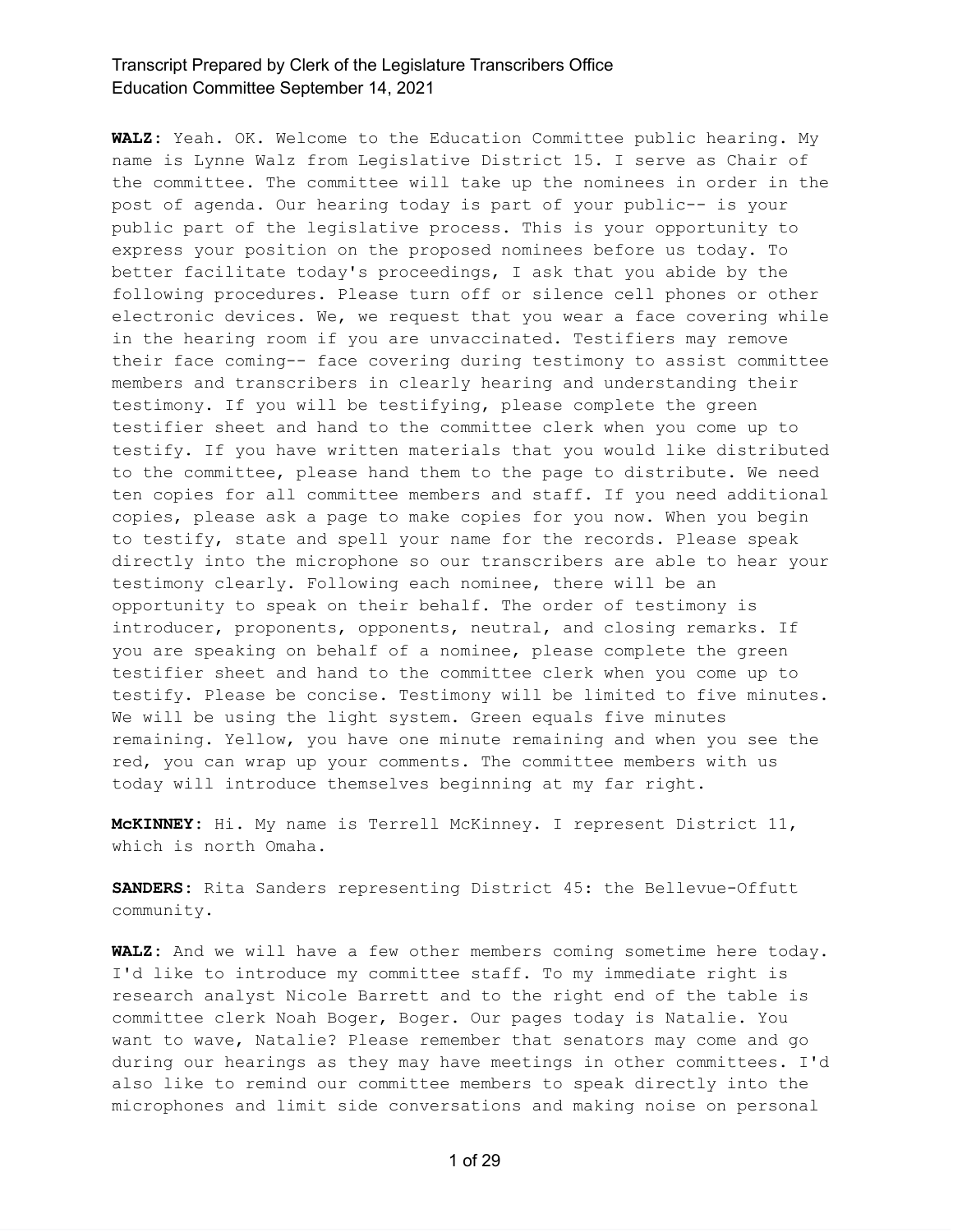devices. We are an electronics-equipped committee and information is provided electronically as well as in paper form. Therefore, you may see committee members referencing information on their electronic devices. Please be assured that your presence here today and your testimony are important to us and crucial to our state government. And with that, we would like to begin our hearing with the appointment of Darrin Scott Good.

**DARRIN GOOD:** Thank you. Good afternoon, Chairman-- woman Walz, members of the Education Committee. My name is Darrin Good, spelled D-a-r-r-i-n G-o-o-d, and I am the president at Nebraska Wesleyan University. I'm very pleased to provide remarks before the Education Committee today in support of my continued service on the Nebraska Educational Telecommunications Commission. I'm humbled at the opportunity to be considered for this appointment and I'm very eager to utilize my experiences and professional skill set to further the critically important work of this commission in promoting and providing noncommercial educational telecommunications throughout the state of Nebraska. During my entire career in higher education, it's been apparent to me that access to impartial educational information is essential in cultivating a vibrant and well-informed community that is tolerant, civically active, and innovative. In our state, Nebraska Public Media plays such an important role in making information readily available and easily accessible to a broad spectrum of people, most notably those who are likely to face barriers to quality informational content in its absence. Nebraska Public Media remains a critically important asset that our state can utilize in being an equalizer of quality educational content, which assists us in promoting our long-term economic vitality, our cultural heritage, and the quality of life as Nebraskans. Provided with my academic and administrative experience, I am truly excited and prepared at the prospect of continuing my service on the NET Commission. Thank you for your time and I welcome any questions from the Education Committee.

**WALZ:** Thank you so much. Any questions? Senator Pansing Brooks.

**PANSING BROOKS:** Yeah. Welcome, Dr. Good. I'm so happy to see you up for this board and I think you'll be excellent at it. I had forgotten that you are my constituent, so I'm glad to even see you here. You have been an incredible addition to Lincoln, so I know that whatever you decide, wherever you decide to focus your time, the state will be better for it, so thank you.

**DARRIN GOOD:** Thank you.

**WALZ:** Other questions? Senator Sanders.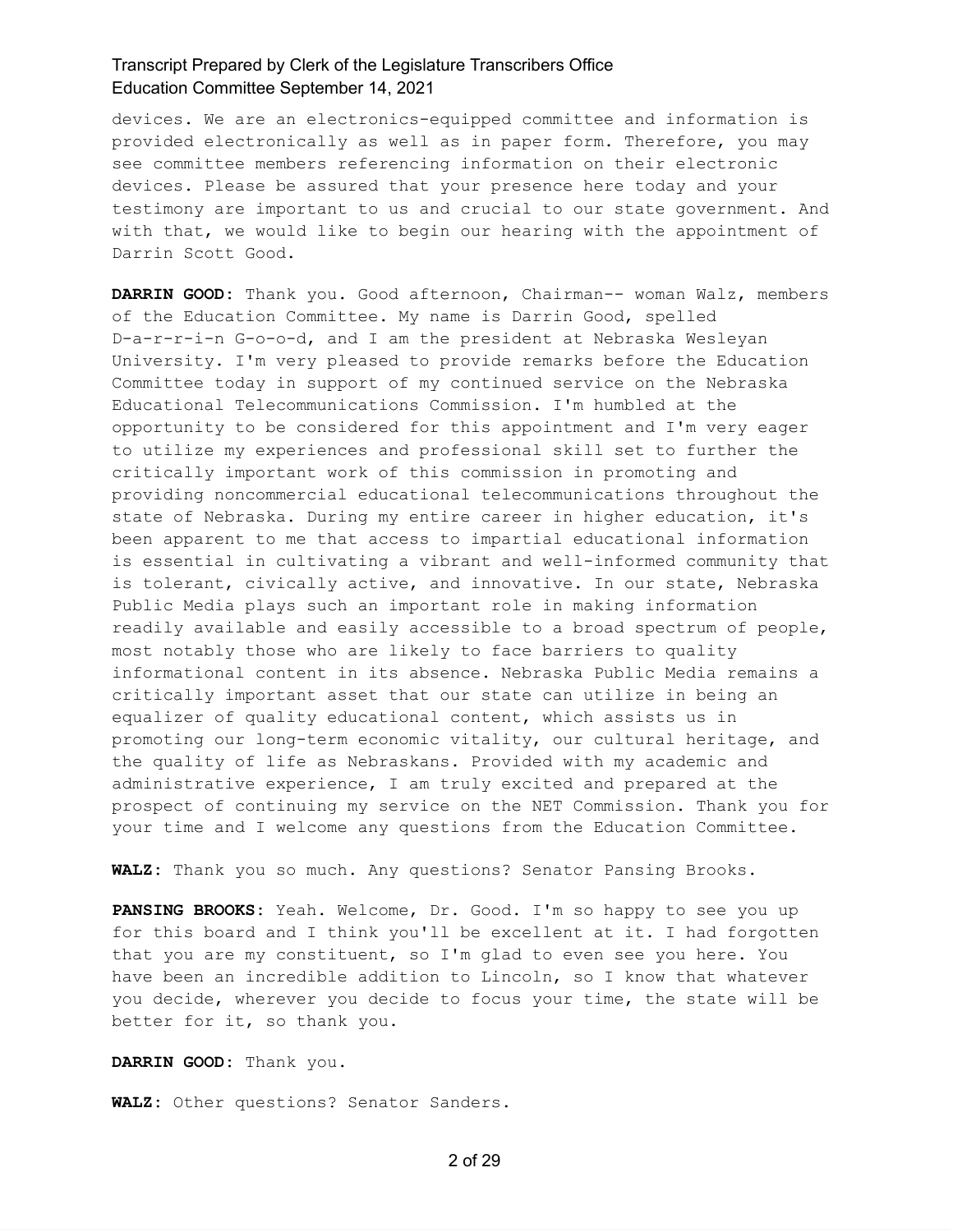**SANDERS:** Dr. Good, good to have you here this afternoon.

**DARRIN GOOD:** Thank you.

**SANDERS:** What is your go-to source when you need information with the ever-changing, quickly moving technology in communication? What's your to-go source for updates and information?

**DARRIN GOOD:** Really good question. One of my goals is to try to get balanced information, so as I-- we flip through TV channels, my wife and I, we often intentionally move from Fox News, Channel 8, 10/11, as well as the NET station, so we truly try not to go to the same source time after time.

**SANDERS:** Um-hum. Thank you.

**WALZ:** Other questions? Senator McKinney.

**McKINNEY:** Thank you. How did you hear about the opening and what initially made you want to be a part of the commission?

**DARRIN GOOD:** Great question. I was approached by Jacque Carter, the former president at Doane College who served in this capacity and so this is a seat now for somebody from higher-- private higher education and this is something that, as he and I talked about this opportunity, I explained how very excited I am. I grew up in a small farm town in western Illinois, back when we got three stations plus the public TV station out of Rock Island and Moline, Illinois. And so growing up with that experience and being able to watch PBS from a small farm town made me realize the high impact this-- the work of Nebraska Public Media has in greater Nebraska, as well as in the urban centers in Nebraska. Again, it's-- as an educator and somebody really-- now in this day and age, the access to authentic, valid information is- seems to be harder and harder to come by. National Public Radio and National Public Media are often some of the most reliable sources that we can find, so it's something I'm passionate about supporting.

**McKINNEY:** Thank you.

**WALZ:** Thank you. Any other questions?

**PANSING BROOKS:** I guess-- I have a question.

**WALZ:** Yeah.

**PANSING BROOKS:** Sorry, I have another one. Thank you. Some of the questions got me thinking about can you tell me the, the whole makeup?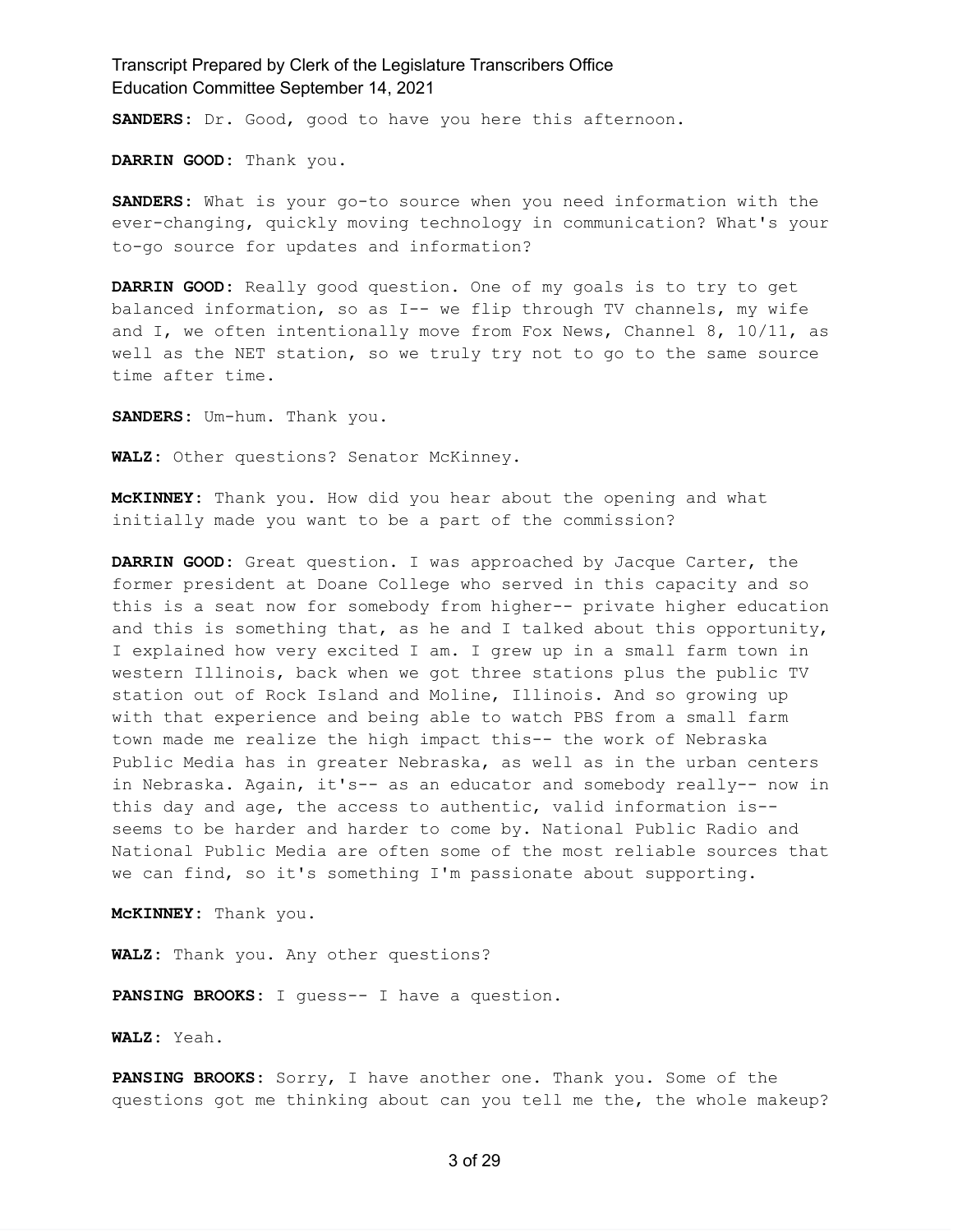Isn't the University of Nebraska over the NET-- isn't-- how is that all affiliated?

**DARRIN GOOD:** I've only been in one meeting--

**PANSING BROOKS:** OK.

**DARRIN GOOD:** --and my understanding is there definitely is a connection there that, that's not completely over it, but there is a- some overlap between the, the, the umbrella of University of Nebraska and National Public Radio, but-- National Public Media [SIC], but there's also some autonomy built in. So I haven't quite figured out exactly the checks and balances that they have.

**PANSING BROOKS:** OK, so the goal is then to include leaders from other institutions, other educational institutions, is that correct?

**DARRIN GOOD:** Correct.

**PANSING BROOKS:** Good, thank you.

**DARRIN GOOD:** And, and I can say including the Nebraska State University system--

**PANSING BROOKS:** Yes.

**DARRIN GOOD:** --also has representations.

**PANSING BROOKS:** As well as the private. Yeah, thank you very much. That's what I wanted to know.

**WALZ:** I have a question. It's not related to telecommunications, but it's something that I'm pretty interested in and I noticed on your application that says that you fostered the creation of a new inclusion and diversity committee. Can you just talk to me a little- or talk to us, I guess, a little bit--

**DARRIN GOOD:** Yeah.

**WALZ:** --about that?

**DARRIN GOOD:** Absolutely. It's something I'm passionate about. One of the things that attracted me to Nebraska when I was serving as a vice president at Whittier College in the Los Angeles area, which has 70 percent students of color and had no racial majority over 50 percent, was a commitment here and my-- the prospectus that attracted presidential candidates of the importance of being able to have a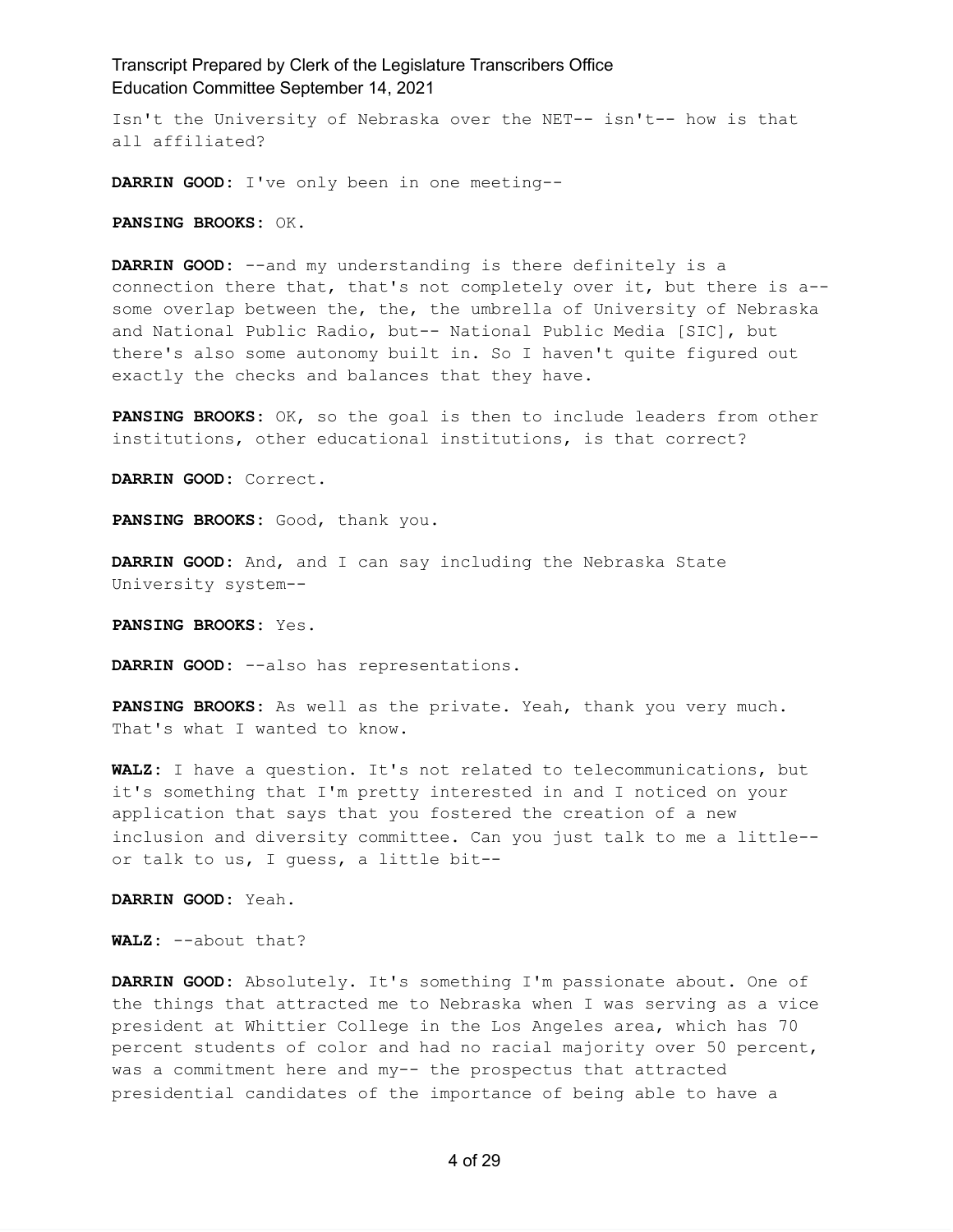president who would support diversity, equity, and inclusion. As the father of a gay daughter who has just adopted two children of color- make that multiracial-- from the foster system in Boston, being able to make sure that Nebraska Wesleyan and, and all of our communities are welcoming to everyone, no matter their identity is incredibly important to me. And so that's part of my DNA. It's part of what- when they hired me, I made it very clear that I am who I am. If I can't openly speak about my daughter and her, at that time, impending marriage openly, then this wasn't going to be a, a good fit. And rather than that being a problem, that was actually an asset from the search committee's perspective, so--

**WALZ:** That's great. I'm glad I asked the question now.

**DARRIN GOOD:** I'm glad you did too.

**WALZ:** Any other questions from the committee?

**PANSING BROOKS:** I'm glad too.

**WALZ:** All right, thank you so much.

**DARRIN GOOD:** Thank you.

**WALZ:** Are there any proponents that would like to speak? Any opponents? Anybody in the neutral? And there were no letters. Thank you so much. That ends--

**DARRIN GOOD:** Thank you all very much.

**WALZ:** And next, we will have the appointment of James D. Scheer for the Board of Educational Lands and Funds.

**DARRIN GOOD:** It said to sign in. I didn't sign in. Do I need to do that? OK.

**WALZ:** Thank you. Good afternoon.

**JIM SCHEER:** Well, thank you. Good afternoon to you all, Chairwoman Walz and committee members. Really my honor to be in front of you this morning-- this afternoon. I will beat you to your question. The reason I am seeking to be appointed to this was not-- I was contacted by several people there was going to be opening on the committee and suggested that I might be a good fit for it. I'm familiar with the process having been around education for a long period of time in my public service arena. I am fortunate that I have had one meeting that I've gone to, so I have a better perspective of what it is they do and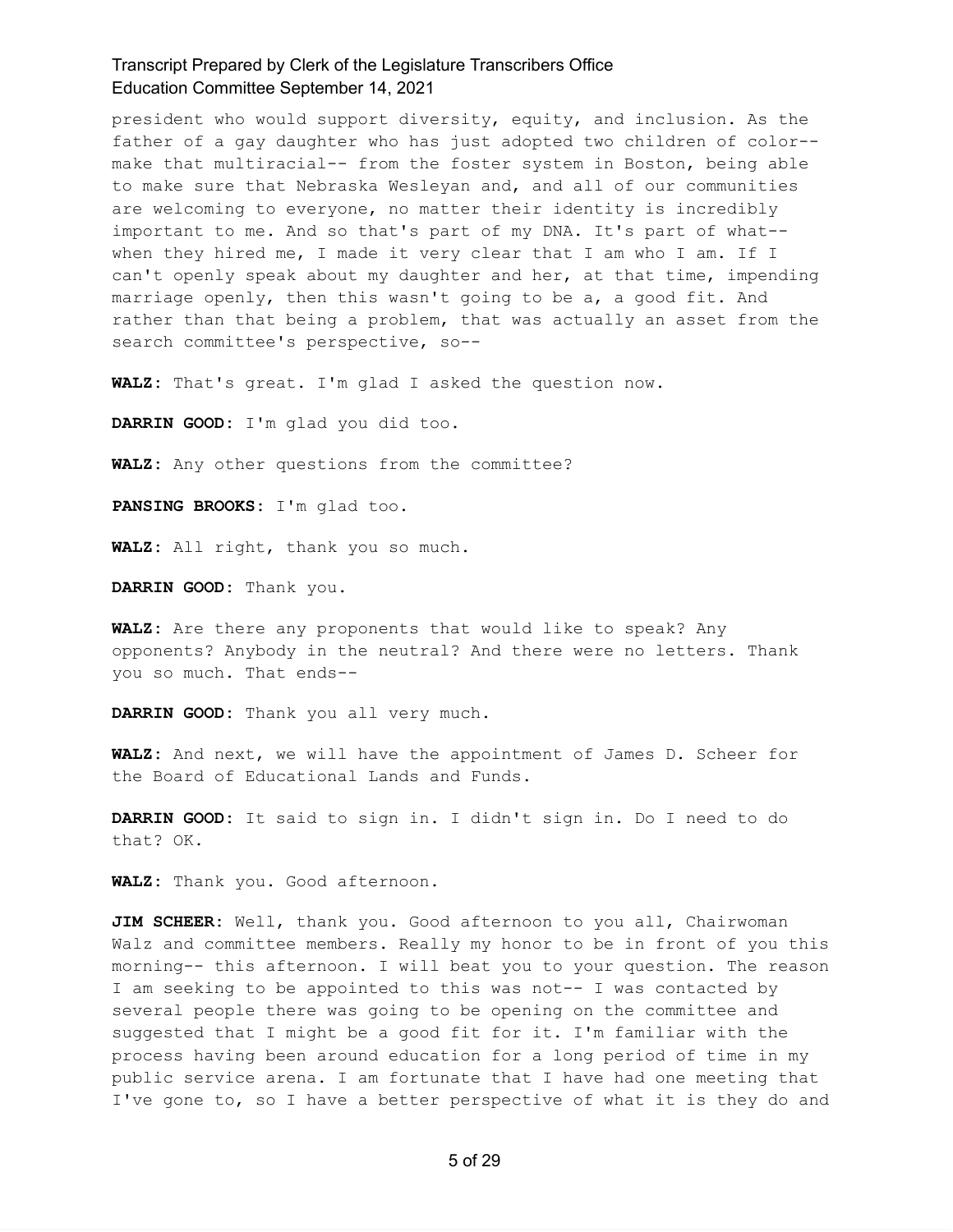how they go about doing it and we're really overseers. The ground that we-- or the state continually controls is about 1.3 million acres. Of the 1.3 (million), about 25 percent would be in the eastern third, mostly irrigated crop production, and 75 percent of it would be western sandhills and pasture, so we do have some mineral rights that we work with and some gas. And actually sort of strange, the largest amount of gas income that comes to our committee actually is gas that is sold in Colorado. We had a lady that was-- I believe she was originally from Nebraska and her husband passed away and owned a couple gas wells out by Sterling, Colorado and when she passed, she gave half of the interest in that well-- in those wells to the educational land and half to her two children, so we get a substantial check monthly from Colorado to help Nebraska's education, so that's not at all a, a bad deal. But I, if confirmed, would be the at-large member. We are by districts, but it's an odd district set up. The other members, the most western one is from Valentine. We have one gentleman from Bellwood, which is just south of Columbus, over by David City. We have one from Papillion and one from Lincoln and then I would represent the state as a, as a whole, so that's pretty much it. I'll be glad to try and answer any questions you might have, but what I try to do, I do take an active interest in whatever I am involved with and find this to be-- it's a monthly deal, so it's not overtaxing and nothing that's above my pay grade, so I think I can get along fine. I'm here to serve at your leisure.

**WALZ:** Thank you and just wanted to say that his lovely wife is here today too. Good to see you. Any questions from the committee? Senator McKinney.

**McKINNEY:** Thank you. How do you think that educational lands could be used to grow our state and innovate our state as well?

**JIM SCHEER:** Well, the funds are distributed statutorily, Senator, so we don't have a lot of leeway to do that. The funds-- and I, I want to say it's around \$40 million a year. I'm going to guess somewhere in that neighborhood and it is distributed on a per-student basis to every school district. However, just a caveat, it is students in that district. So for example, in the Omaha area, it's not just OPS. It would be all the parochial students or private K-12 facilities. Any student is included in that number in the same way it would be for Lincoln or Norfolk or any other community that-- in a lot of the small communities, for example-- I use up in my neck of the woods, Humphrey or Elgin, the parochial schools probably are at the same size and perhaps maybe larger than the public schools, but those dollars would flow through to public educate-- the public school system, but the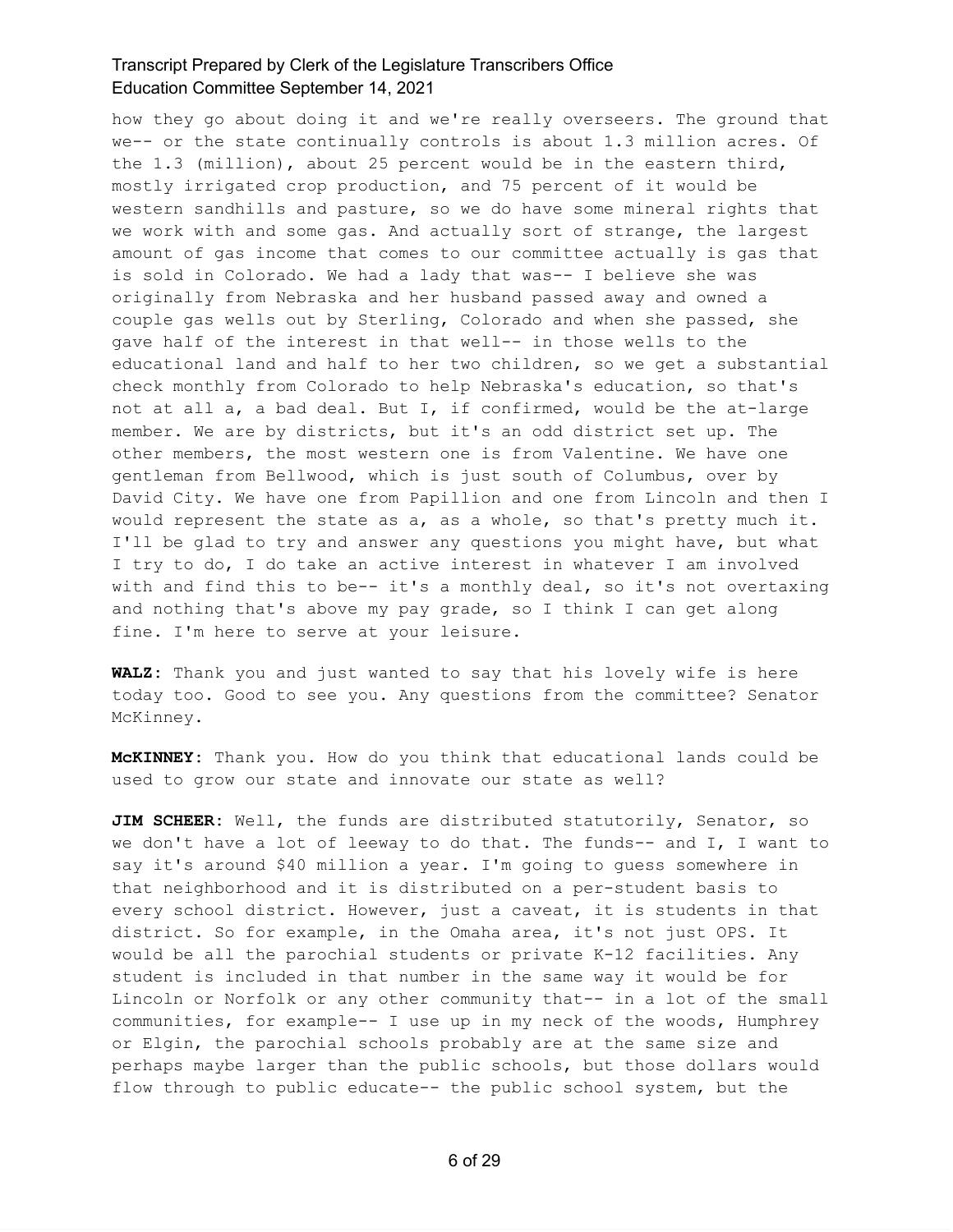students in those parochial systems count towards the number of students in that area, so they receive funds for that-- those students as well. What those-- what the, the districts do with the dollars is, is up to the local entities.

**McKINNEY:** OK. I, I guess I was more so thinking so the educational lands are leased out to the farm?

**JIM SCHEER:** Correct.

**McKINNEY:** That's, that's what I was thinking to where how could those lands be used to bring in maybe different agricultural things and--

**JIM SCHEER:** Well, the-- yeah, they're-- our leases are specific on what they can and can't do, so you can't lease a pasture ground and tear it up if it's sandy soil and try to plant something. You, you would void the lease. At-- the leases are usually longer term, seven to ten years, but those leases also have escalator clauses. So for example, if-- in the realm of a production, crop production, for example, corn was \$2.53 a bushel a year ago. It's now at \$5. There will be an escalator clause that will go into effect this year on all the leases that are production to increase those rents because the value that is being produced is more. So they're not a stagnant amount. They continue to rise as those values of the products that are being raised move up. So we, we are taking advantage. In fact, this coming year, at the meeting Friday, we will-- we just raised the, the rents for this upcoming year and it will produce, I think it was about another \$3 million to \$4 million over last year and this coming year will be the most dollars that would be ever generated from the land. Caveat to that, every once in a while, there is sometimes ground that is sold, but my perspective from listening to that-- the board members, especially at the last meeting, their intent would be to trade ground, not necessarily sell ground so that we are producing. But if they're trading ground, it's always for a much better property than what you-- you have to-- you would have to want the ground that the state owns very badly because if we were to ever auction the ground, the opening bid to buy that ground- and that would be special circumstances. I mean, that doesn't-- we just don't say well, pick a piece of ground and we'll auction it and see what we can get. There would have to be a specific reason why we would be divesting it, but the opening bid would be 200 percent of market value, not assessed value, but market value, so we do recapture a premium in those cases.

**McKINNEY:** Thank you.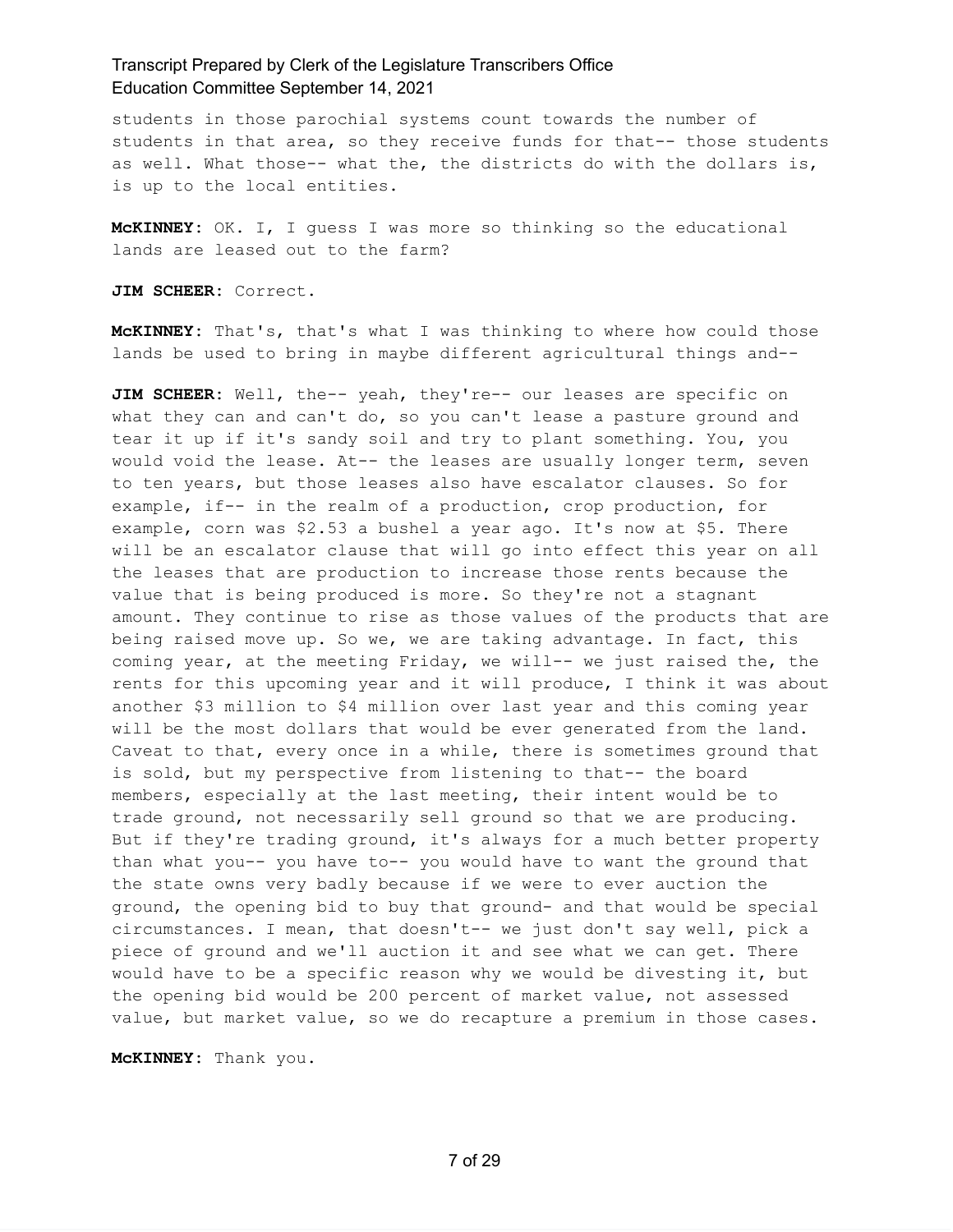**JIM SCHEER:** I don't know if that answers your question, but that's  $my--$ 

**McKINNEY:** [INAUDIBLE]

**WALZ:** Senator Sanders.

**SANDERS:** Good afternoon.

**JIM SCHEER:** Good afternoon.

**SANDERS:** Thank you for your willingness to step up again. Question- as a freshman senator, I'm just trying to absorb--

**JIM SCHEER:** Sure.

**SANDERS:** --like a sponge-- the Board of Educational Lands and Funds, what, in your opinion, is the priority?

**JIM SCHEER:** Well, one-- our-- we have fiduciary interest and for me, simply speaking, it's to get the best bang for the buck, to provide the highest income for those dollars to go back to the educational facilities across the state of Nebraska, so-- and I, I believe that the other four members do that very well. As I stated, we are going to be producing the most dollars ever that will be distributed to the school systems in the state of Nebraska ever and, you know, historically-- and I don't know how much you folks know, so I'm not trying to bore you, but every state at one point had the ground given to them across the United States. Some states, which I think were short sighted, I-- just divested, sold the ground and used the money up for education, but, you know, maybe covered the educational costs for the state for a year or maybe five years. But once it was gone, then they had nothing more to go back on. I think Nebraska was wise. We have sold some over the years, but where we're at right now, it produces a pretty good chunk of change. It is all of our gubernatorial appointments. It's an independent agency. We house ourselves in a building over on Cotner that the land is owned because we actually produce income, so we have to either pay rent or own our own building. So I think Nebraska was very farsighted in maintaining ownership of that ground and, you know, at some point in time, you could say well, we could sell the ground-- and I know there are some senators that would like us to sell the ground and you can invest the money. Well, unfortunately, at least during my time, people try to find money too many different ways and it's too easy to use for a singular purpose and then, then what do you do? And I, I think it should maintain in ground, producing an income. There's not going to be any more ground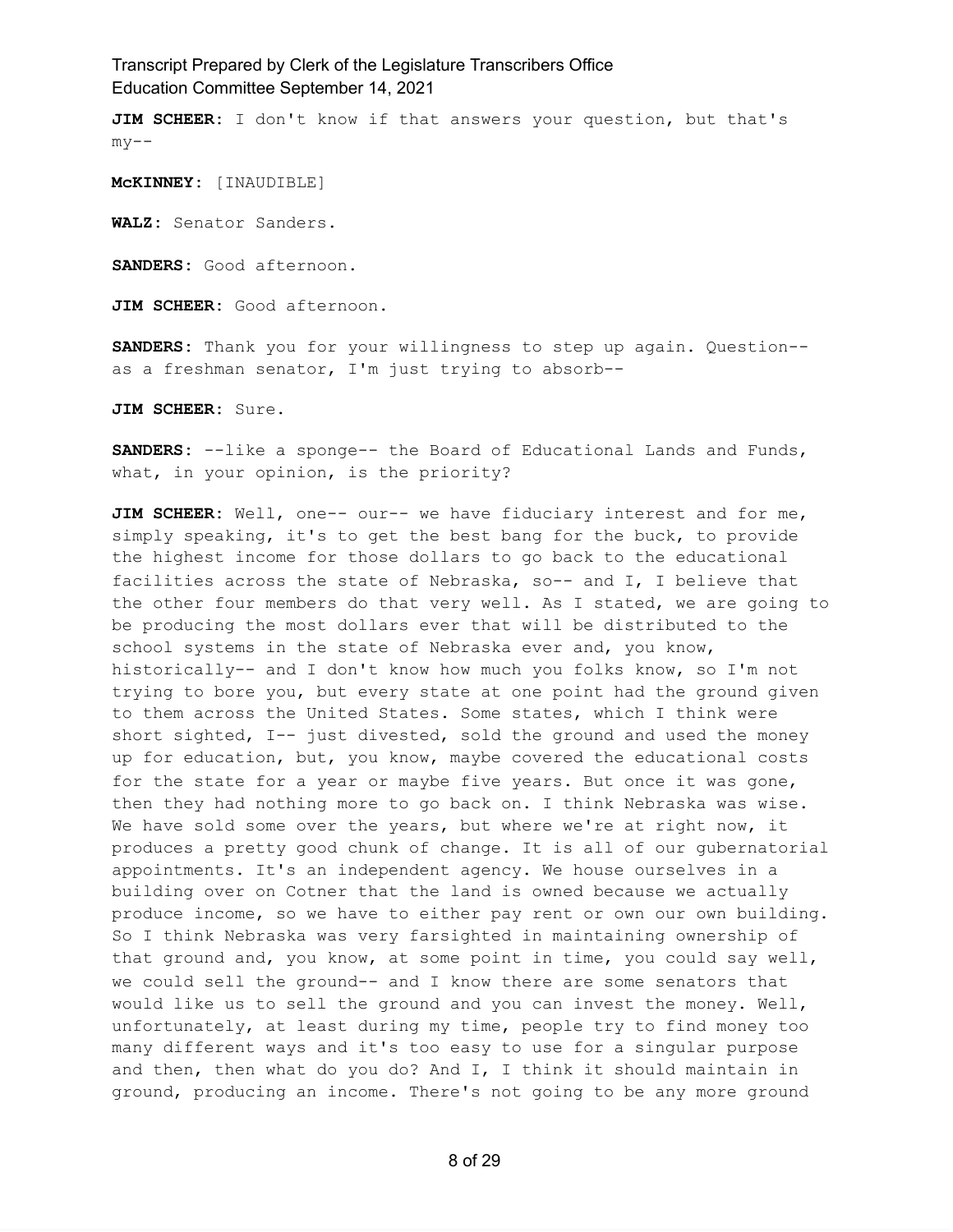made, so I, I don't think you have to worry about, you know, a huge dip. However, I, I think with the right stewardship and I think the people involved right now and their-- and the staff-- there's a very good staff there-- have been providing-- you know, overseeing the, the true interests of the state and have done a good job providing those dollars and, you know, I would venture to say nine out of ten people would have never heard of the committee. I've been on these before and-- but they do serve-- this is one that actually does serve a pretty good interest to the state and provides those dollars to educational facilities on a per capita basis, so--

**SANDERS:** Thank you.

**JIM SCHEER:** I hope that answers it.

**SANDERS:** That does. Thank you. Thank you, Chairman Walz.

**WALZ:** Senator Pansing Brooks.

**PANSING BROOKS:** Thank you. Well, welcome back, Senator Scheer. We're so happy to have you. Best of all, we have your best half behind you.

**JIM SCHEER:** I brought her along specifically--

**PANSING BROOKS:** Thank you.

**JIM SCHEER:** --so I can maybe make sure I got appointed, so--

**PANSING BROOKS:** Get this, yeah. I mean, it's just-- I feel so much better and I was feeling really happy about your whole-- and wholeheartedly supportive of your appointment until I got to the references, references. You could have, like, been a little bit more broadly--

**JIM SCHEER:** Who did I put?

**PANSING BROOKS:** --across the spectrum.

**JIM SCHEER:** I don't-- who did I put?

**PANSING BROOKS:** Senator Hilgers, Senator Friesen, and Senator Hughes. You could have added me. You could have added a whole bunch of other people that could have shown--

**JIM SCHEER:** Can I-- can I amend? I'll, I'll send you an amendment and you can put it in the file.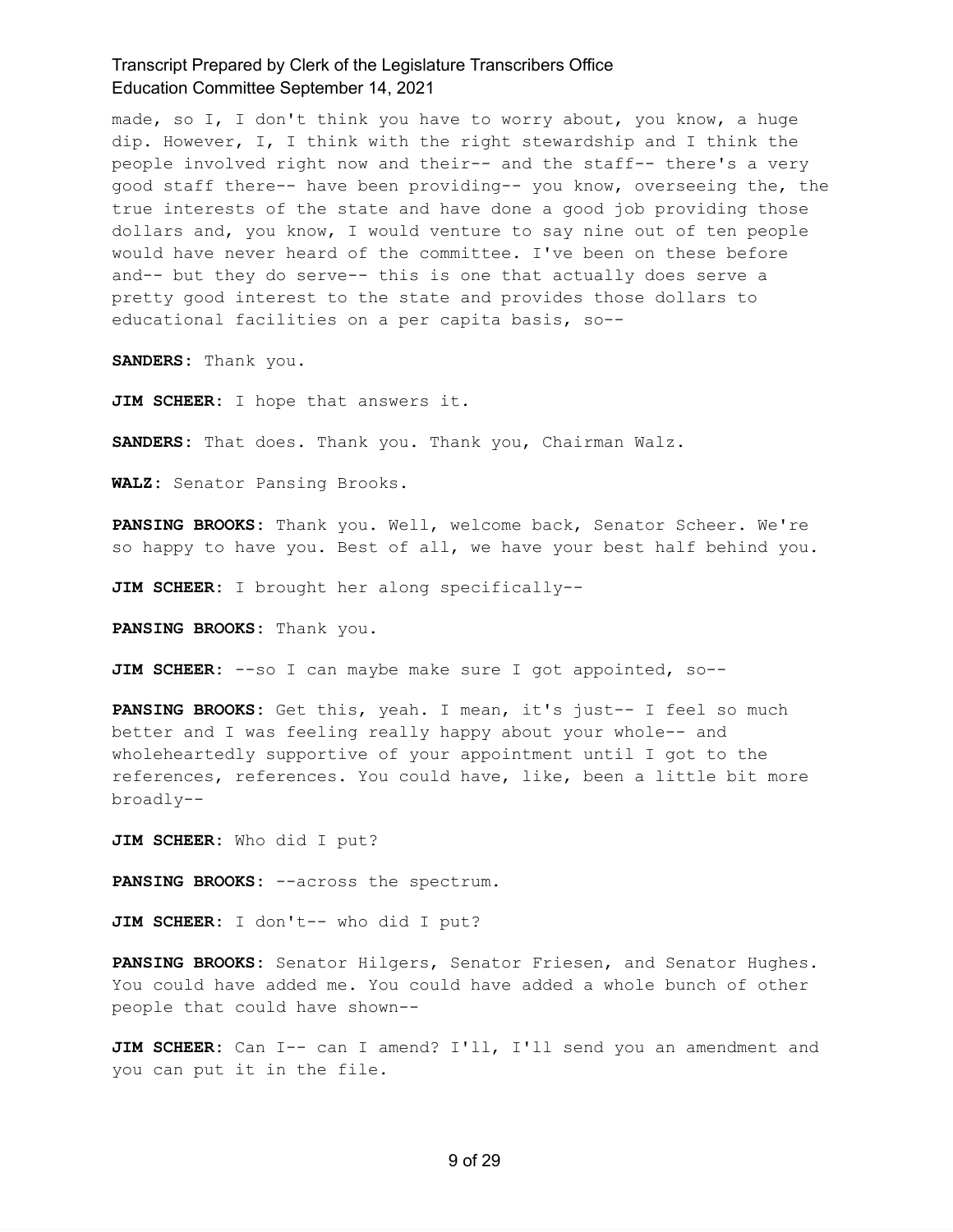**PANSING BROOKS:** I could write my own name in?

**JIM SCHEER:** Yes. I'll put your name on it.

**PANSING BROOKS:** Oh, I can do that myself. Anyway, welcome back and we're excited that you're willing to continue to step up and serve. Thank you.

**JIM SCHEER:** Thank you.

**WALZ:** That was classic because you-- your face was the exact face that-- any time she would start something like that, it was the exact--

**PANSING BROOKS:** OK, doubt what you're talking about.

**JIM SCHEER:** Where are you going?

**WALZ:** It would-- didn't know if you wanted to ask [INAUDIBLE] but, so this-- any other questions? I just had a, a couple of questions. First of all, this appointment really requires somebody with an investment background.

**JIM SCHEER:** Um-hum.

**WALZ:** Do you have-- I missed that.

**JIM SCHEER:** I dabbled.

**WALZ:** I was just kidding on that one. The question I have is that the solar winds and-- or the solar wind funds are pretty substantial revenue or income for, for lands and fund and sometimes that can be controversial, as we know, so I just kind of wanted to get your feedback on the solar and wind income and--

**JIM SCHEER:** Well, it--

**WALZ:** --just the--

**JIM SCHEER:** --again, it's how to produce the best income that's available and if that becomes part of it, if somebody is going to utilize some lease ground for that, one, it has to be part of the lease. For example, this last week, there were two or three that were either putting some type of solar panels and/or wind generation and, you know, my job is not to either be for or against it. It's simply if it meets the criteria within the lease and if it meets the criteria of those counties' jurisdictions because all those-- or most counties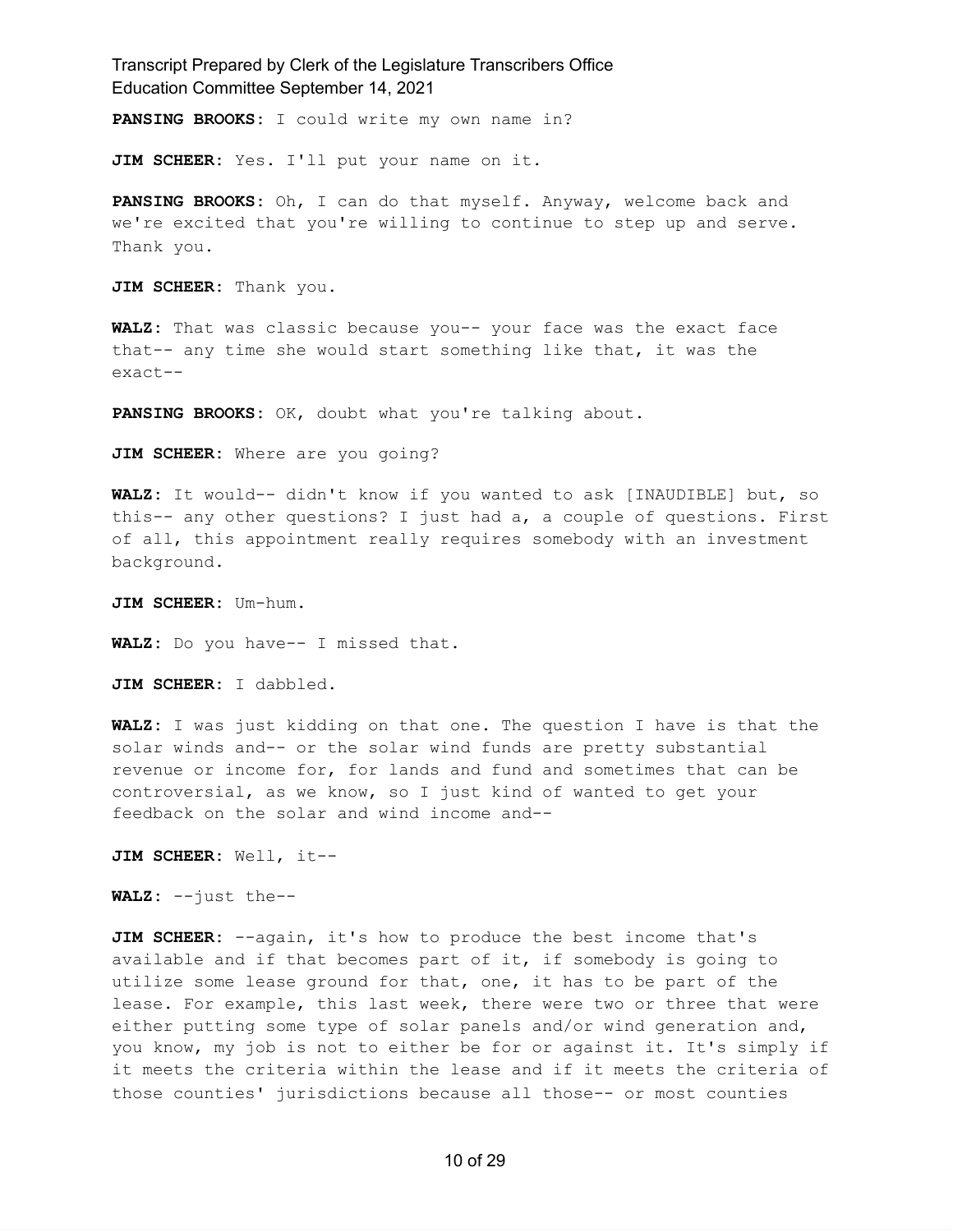will have zoning that are pertaining to that and I don't think our job is to get in the middle of that. That's something that's more localized. How they use the ground, it just has to fit the parameters of the lease.

**WALZ:** OK, great. Any other questions? I see none. It's so good to see you.

**JIM SCHEER:** Well--

**WALZ:** Thank you.

**JIM SCHEER:** --my pleasure. Thank you so much for your time. I know that everybody else is afraid to come. I thought I was going to get grilled for an hour, you know, or maybe they're coming by phone. I don't know, but thank you so much. Have a great day.

**WALZ:** Thanks. Any proponents? Opponents? Neutral? No letters. OK, that ends our hearing. Thank you so much. It's so good to see you. And we will open with the appointment of Linda Poole for Technical Advisory Committee for Statewide Assessment. Hello?

**\_\_\_\_\_\_\_\_\_\_\_\_\_\_\_\_\_:** We'll get [INAUDIBLE] in a second here--

**WALZ:** Oh, sorry.

**LINDA POOLE:** So good to see you. Is this Noah?

**WALZ:** Hi, Linda. This is--

**LINDA POOLE:** Hi.

**WALZ:** --Senator Walz. How are you?

**LINDA POOLE:** Good. How are you?

**WALZ:** I'm good, thank you. Thank you for joining us today. So nice to have a teacher--

**LINDA POOLE:** Oh, thank--

**WALZ:** --today.

**LINDA POOLE:** Thank you. Thanks for letting me call in.

**WALZ:** Yes, you-- they said that you were afraid to leave too much time away from the classroom, so we appreciate you taking the time to call in.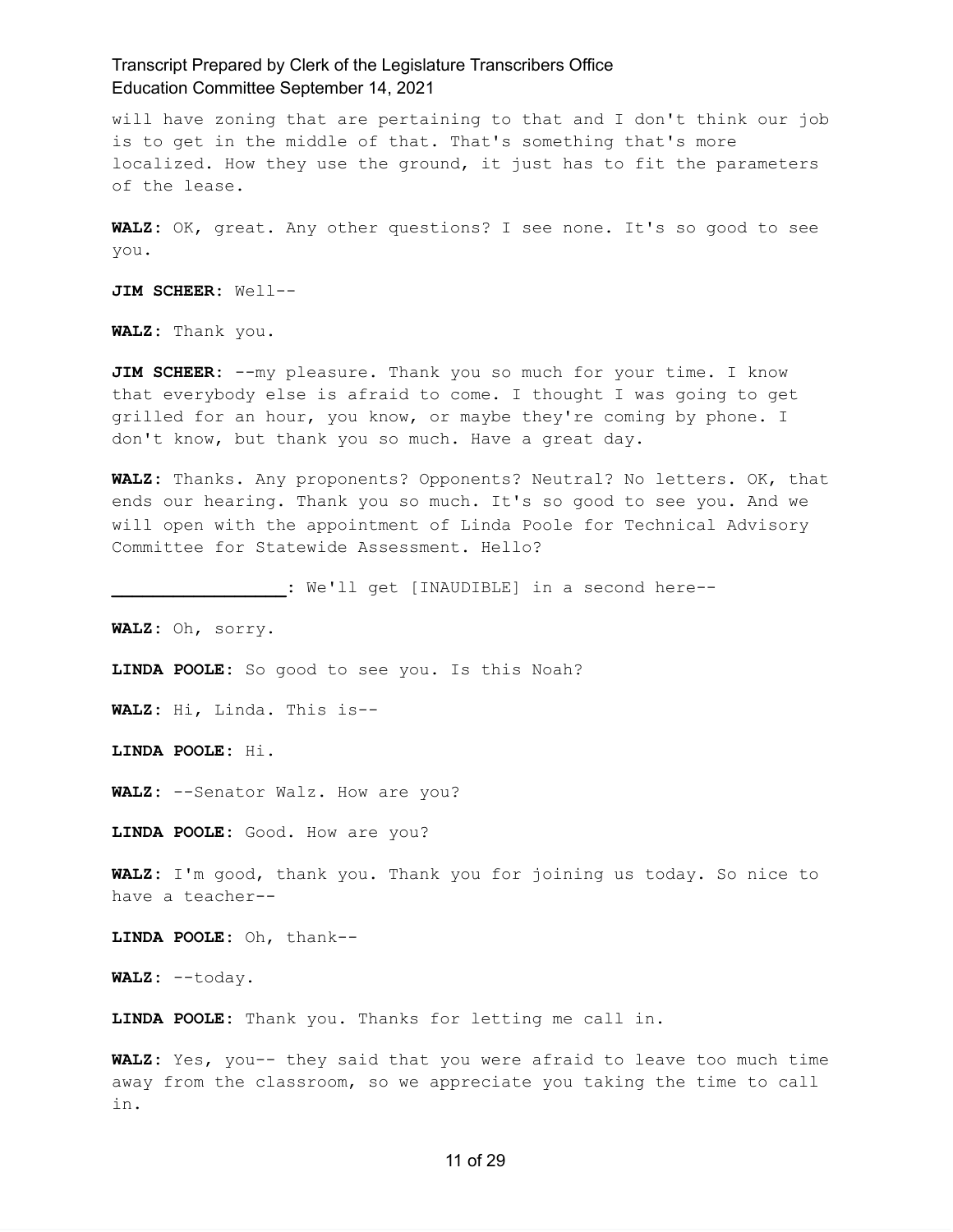**LINDA POOLE:** Oh, yes.

**WALZ:** I'm going to quickly have our senators introduce themselves, just so you know who's all here.

**LINDA POOLE:** OK, great.

**McKINNEY:** Senator Terrell McKinney, District 11.

**PANSING BROOKS:** Hi. Senator Patty Pansing Brooks from Legislative District 28, right here in the heart of Lincoln.

**LINDA POOLE:** OK.

**SANDERS:** Rita Sanders, District 45, the Bellevue-Offutt community.

**DAY:** Senator Jen Day, District 49, northwestern Sarpy County.

**WALZ:** So thank you again for joining us and you are welcome to begin any time you'd like.

**LINDA POOLE:** OK. First of all, I will-- is this echoing on your side?

**PANSING BROOKS:** A little bit.

**WALZ:** Just a little bit.

**LINDA POOLE:** OK, because it's still echoing for me. OK, I want to thank the Chairman Walz and the committee members for letting me call in. I am humbled to be considered to be reappointed to a Technical Advisory Committee for Statewide Assessment. I have been part of the TAC committee since its beginning. I was first appointed back by Governor Heineman years ago. As you know from my application, I'm currently a teacher for Papillion-La Vista Community School District. I teach sixth grade at Prairie Queen Elementary and I'm also a 26-year-long board member with the Millard Public Schools and I'm currently the president of the Millard Public Schools Board. I also have been a past president of the Nebraska Association of School Boards, as well as a past director of the National School Boards Association. I believe that my experiences as not only a teacher, but also as a board member and a policymaker in another district gives me a unique perspective to fulfill the role of an educator on the TAC committee. I'm able to give not only the teachers' perspective of how the testing process is going, but also the perspective of local board members. If confirmed, I promise to continue to serve the students and staff across the state by being engaged TAC member at all meetings and to assist Nebraska Department of Education in the development of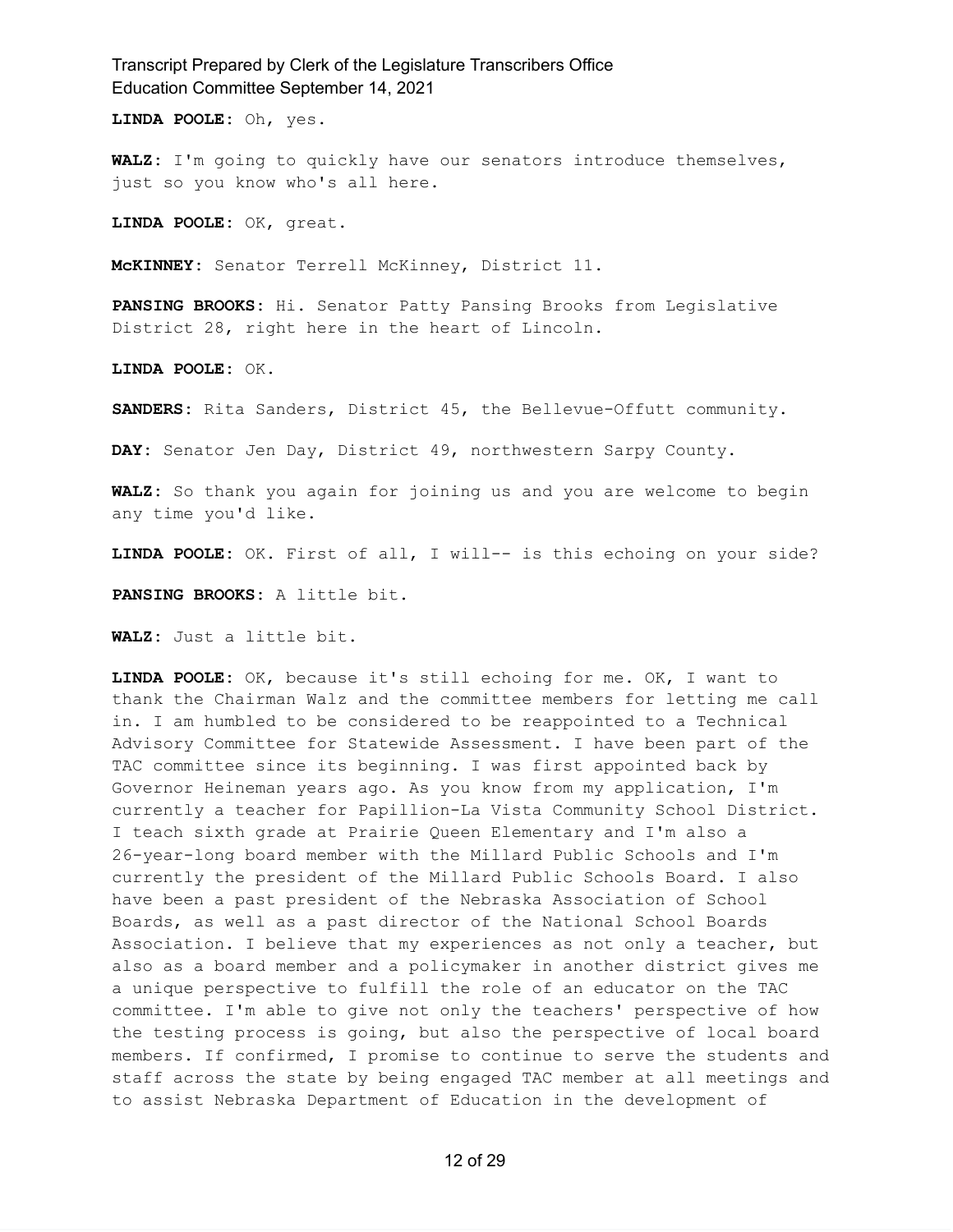assessments from the perspective of an educator and to share with others across the state the great work that we're doing and I just want to thank you for your consideration. Do you have any questions for me I can answer?

**WALZ:** Let me check. Questions from the committee? Senator McKinney.

**McKINNEY:** Thank you. I have a couple. My first question, you said that you've been on the committee since its inception. What are some areas do you think the committee can improve?

**LINDA POOLE:** You know, one of the, one of the things that I kind of keep talking about is just I think from a teacher's perspective and from the board perspective that I wear is that districts and-- we just need some consistency. You know, we don't want the state assessment to continue, continually change. We just need some consistency because it seems like once we get used to doing something, you know, maybe it gets changed a little bit and so I, I would say that's probably my biggest area is just trying to get something that we're comfortable with and staying with that and being consistent. I think that's what schools and districts want the most.

**McKINNEY:** OK, my last question. Does the assessment take into account racial equity?

**LINDA POOLE:** So we, we have-- so the committee is made up of three psychometricians, myself-- or an educator and then a superintendent from across the state. And to be honest with you, the psychometricians that are involved on the committee are really up on, you know, statewide assessments and what's going on all across the country with it and they kind of view the perspective of that and they-- yeah, I mean, we do-- we talk about that and those types of things and-- but that's kind of more in their domain than is necessarily with mine if that makes sense. But, you know, with the way that we do reporting and things like that, yes, it was taken into consideration if that helps.

**McKINNEY:** OK, thank you.

**LINDA POOLE:** Uh-huh.

**WALZ:** Senator Pansing Brooks.

**PANSING BROOKS:** Hi. I was just interested-- first off, what is the charge of the-- I'm sorry, the technology assessment group that you're going for? Sorry--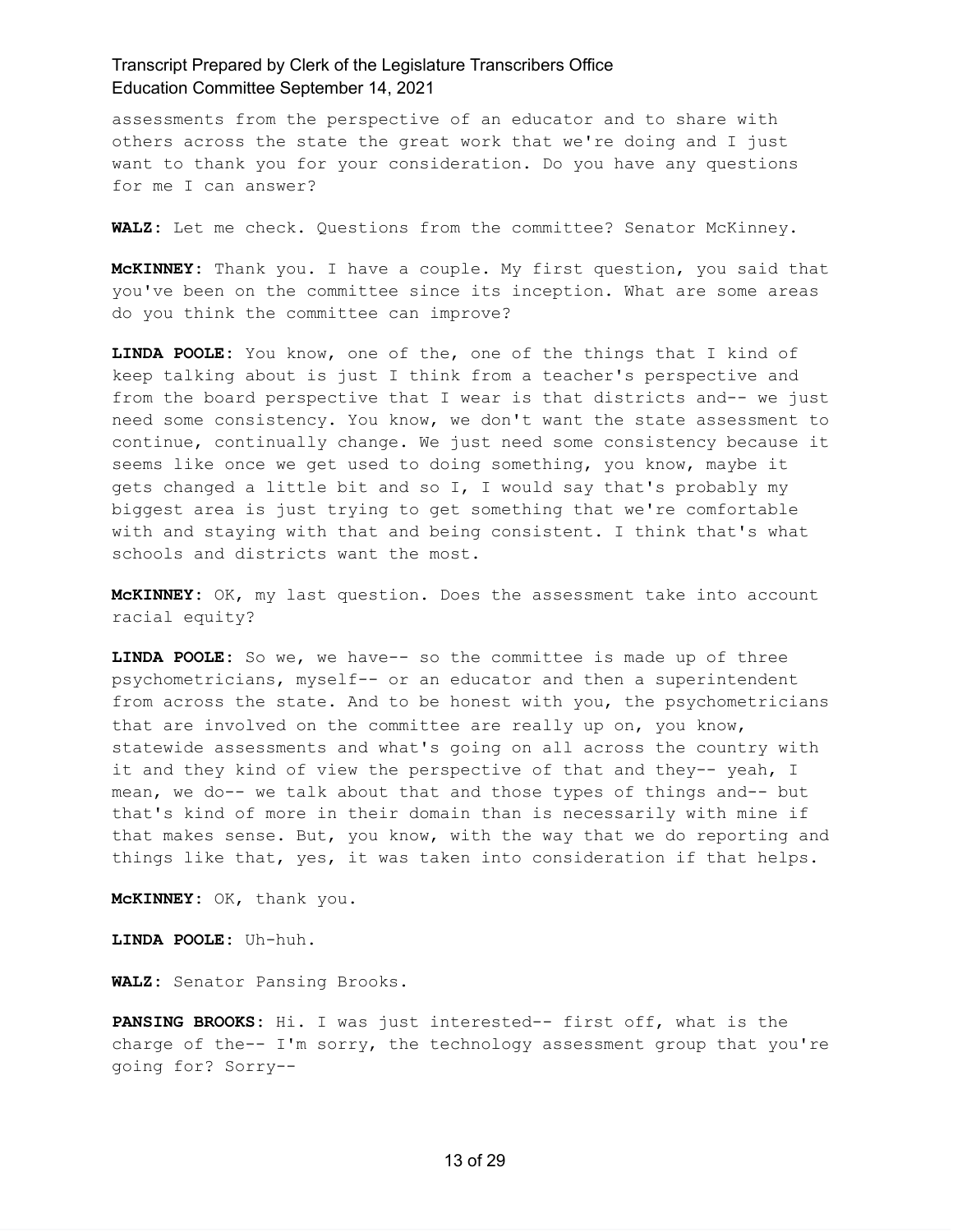**NICOLE BARRETT:** Technical Advisory, so what is the--

**PANSING BROOKS:** --Technical Advisory Committee.

**LINDA POOLE:** The Technical Advisory Committee?

**PANSING BROOKS:** Yes, sorry.

**LINDA POOLE:** Basically our charge is to work alongside of the Department of Education to develop our statewide assessment system. So, you know, when-- long time ago, it was, you know, the Nebraska State Accountability Tests that we did and we basically just work alongside them, kind of give them the guidance. You know, again, the psychometricians sure that there's all the test validity and all of those things that if, if this assessment was challenged in court, it would hold up and we kind of give them those-- the parameters to follow in making the statewide assessment.

**PANSING BROOKS:** So the Department of Education chooses the test and then are, are you dealing with the technology of that assessment or are you dealing with the validity of the test itself or--

**LINDA POOLE:** I'm sorry, basically we're the validity of the test. Yeah, NDE, they bring in educators from across the state to do, like, the test writing of the questions and things like that and we basically, you know, set the parameters as to what the test should look like. We don't get involved in the selection of the questions or anything. Those are made up of local educators across the state that do that, but, you know, we might decide, you know, like, the number of questions in each category that should be-- the type of questions, whether they are level one, level two, level three, how long the questions take, those types of things is what the TAC committee does and making sure that a-- like I said, the psychometricians make sure that it's, it's statistically viable and that it would stand up in court if they would ever a challenge to it. And I basically give the perspective of a teacher. What does it look like in the classroom? How are kids doing with it? What's the appropriate amount of time? Those types of things. I give the teacher's perspective on the committee.

**PANSING BROOKS:** OK, so you don't choose the questions that are on the test or the things that the kids have to learn?

**LINDA POOLE:** No, that, that is-- so there's different-- you know, the, the Department of Education has a contract with companies that-- and they pull educators from across the state that actually come up with- local educators write the questions.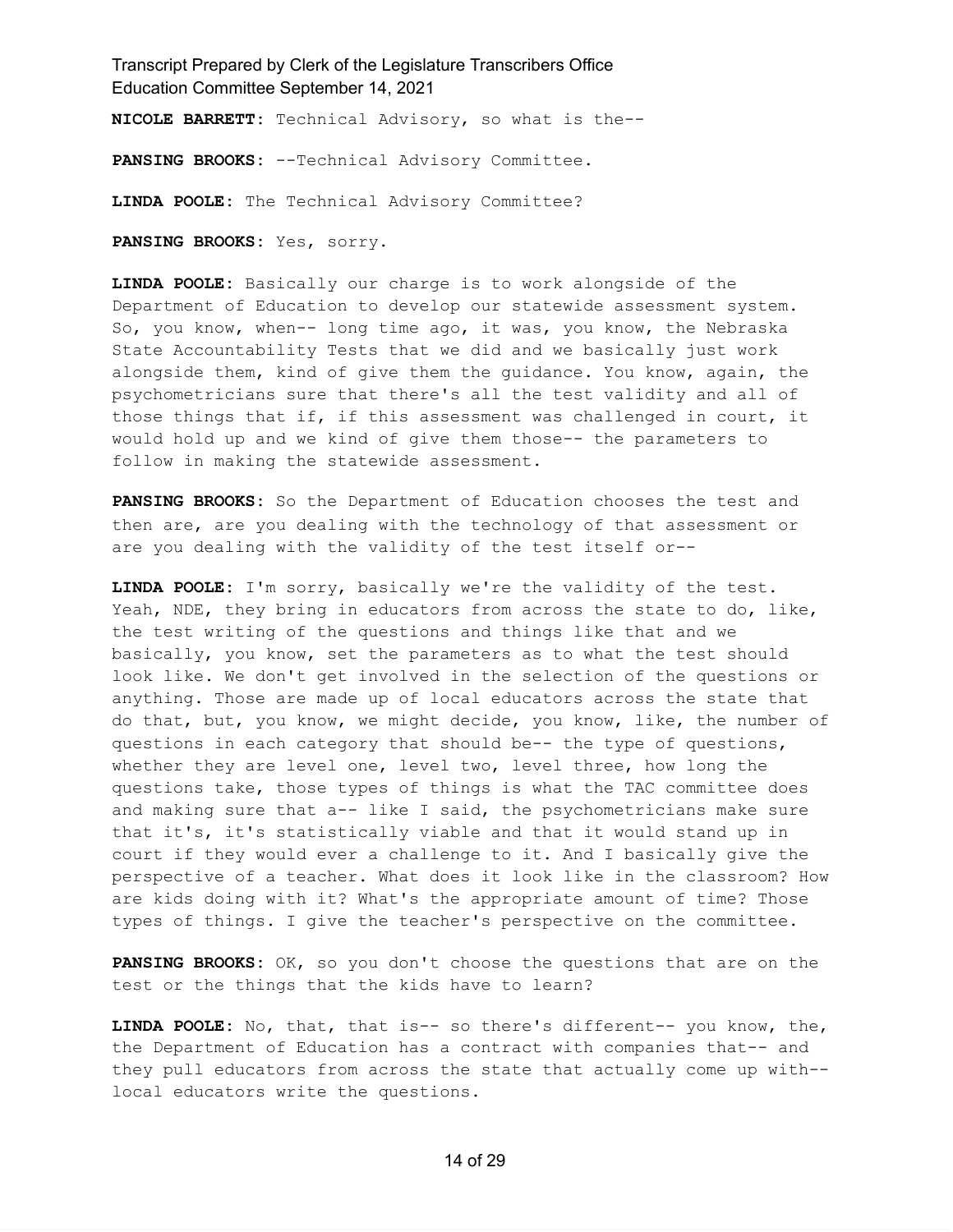**PANSING BROOKS:** OK and just one more thing. So you are an amazing leader in our state. I can't even believe-- the school board, the Nebraska Association of School Boards, the Technological Assessment Committee. I just-- are there times when you have conflicts? I'm just interested if you have a conflict of interest and how you might deal with that and what that would look like.

**LINDA POOLE:** OK. Well, right now, I am-- I'm on it. My role is-- on there is the teacher and like I said, I teach in Papillion. Luckily Papillion and Millard work really well together. Papillion district is very good about, you know, giving me the time off. We usually meet, like, three times a year and so they give me that time off to go down for the meeting. And there's really not a conflict of interest at all because when I was originally appointed, I guess what they were looking for at that time was somebody that could kind of give the perspective of both an educator and a policymaker at the same time and so I think it's actually an advantage because I can give both perspectives. I've never had it be a conflict of interest at all.

**PANSING BROOKS:** OK, great. Well, thank you for all of your service. I appreciate it.

**LINDA POOLE:** Thank you.

**WALZ:** Any other questions? I don't see any. Senator Rich Pahls told me to tell you hello.

**LINDA POOLE:** Oh, tell him hello. He was, he was the principal that hired me in Millard, so--

**WALZ:** Well, we thank you so much for your time today. I guess that's it.

**LINDA POOLE:** OK, thank you so much.

**WALZ:** Thank you.

**LINDA POOLE:** All-righty, bye bye.

**WALZ:** Bye bye.

**PANSING BROOKS:** Bye.

**SANDERS:** That's a tough one to hear. I only got, like, half of it. I kind of made out-- I think I made sense of what was said, but it was hard for me to--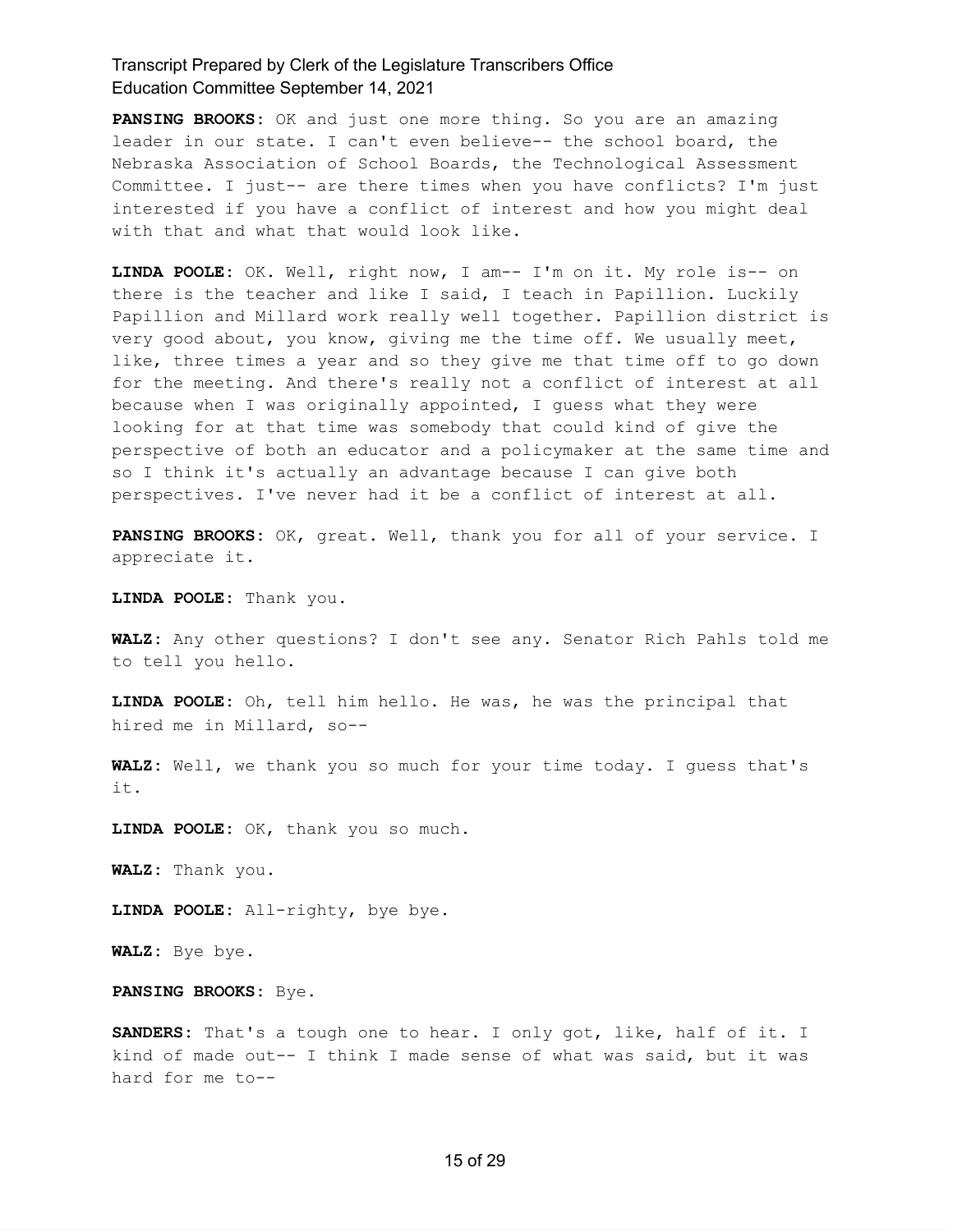Transcript Prepared by Clerk of the Legislature Transcribers Office Education Committee September 14, 2021 **PANSING BROOKS:** It was hard for me too. **SANDERS:** Yeah. **WALZ:** Do we have any proponents or opponents or anybody in the neutral? Just wanted to make sure. OK, no letters. All right, that's good. That concludes our appointment on-- for Linda Poole and we'll open with the appointment for Jeffrey M. Nellhaus. **PANSING BROOKS:** I see a call-in on this one. **WALZ:** Jeffrey? **JEFFREY NELLHAUS:** Yep. **WALZ:** Hi, Jeffrey. Can you hear us OK? **JEFFREY NELLHAUS:** Yes. **WALZ:** OK, we-- you're kind of cutting out. **JEFFREY NELLHAUS:** Can you hear me now? **WALZ:** Yes, that's much better. Thank you. **JEFFREY NELLHAUS:** Oh-- yeah. OK. I'm watch-- was watching the meeting on streaming, so I can see people. **WALZ:** OK, you're cutting out again. **JEFFREY NELLHAUS:** Yeah, I don't know what to say. Can you hear me OK now? **PANSING BROOKS:** Yes. **WALZ:** Yeah, we'll-- yeah, that's better. **JEFFREY NELLHAUS:** OK. **WALZ:** Thank you. This is Senator Lynne Walz. Just wanted to thank you for joining us today. **JEFFREY NELLHAUS:** What? Hello. **WALZ:** Excuse me? **JEFFREY NELLHAUS:** I, I don't know. I mean I'm streaming it-- I'm

16 of 29

streaming it to my computer. Can you hear me now?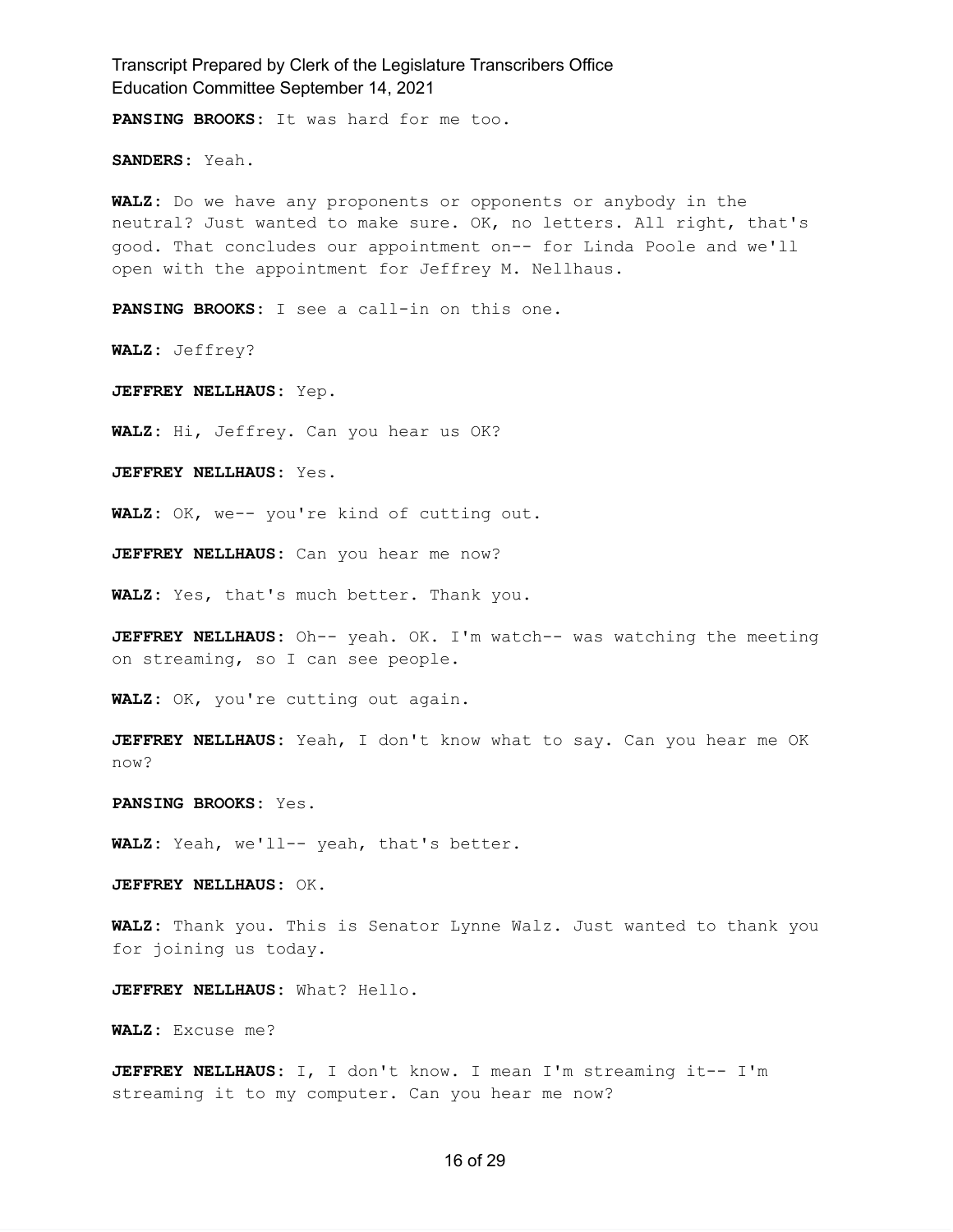**PANSING BROOKS:** [INAUDIBLE]

**WALZ:** Yeah. It's, it's kind of cutting in and out.

**JEFFREY NELLHAUS:** OK, can you hear me?

**WALZ:** That's better.

**JEFFREY NELLHAUS:** I'm turning up the volume on my computer. I just want to make sure I can hear you.

**PANSING BROOKS:** That's the problem. It's on a computer.

**WALZ:** Yeah, that's, that's a little bit better. I'm going to have the, the committee members introduce themselves so you know who's here today.

**JEFFREY NELLHAUS:** OK. Well, I'll tell you I've been watching your meeting, so I, I saw all the introductions a couple of times now, so--

**WALZ:** OK.

**JEFFREY NELLHAUS:** --you're welcome to do it again, but I just want to let you know I--

**WALZ:** No, that's OK. Thank you for saving time.

**JEFFREY NELLHAUS:** Yes, right I know you're busy.

**WALZ:** Well, welcome--

**JEFFREY NELLHAUS:** Thank you.

**WALZ:** --and we'll, we'll just let you go ahead and get started.

**JEFFREY NELLHAUS:** OK, well, let me just tell you I appreciate being reconsidered for the position on the Technical Advisory Committee for Statewide Assessment. I've been serving on the committee since 2018, so let's see-- hello? Can you hear me? I'm hearing someone talk back.

**WALZ:** Yeah, we--

**JEFFREY NELLHAUS:** Can you hear OK?

**WALZ:** Yep.

**JEFFREY NELLHAUS:** OK, good. So I, I was there for the past three years. We're looking for another three-year appointment. Quickly, my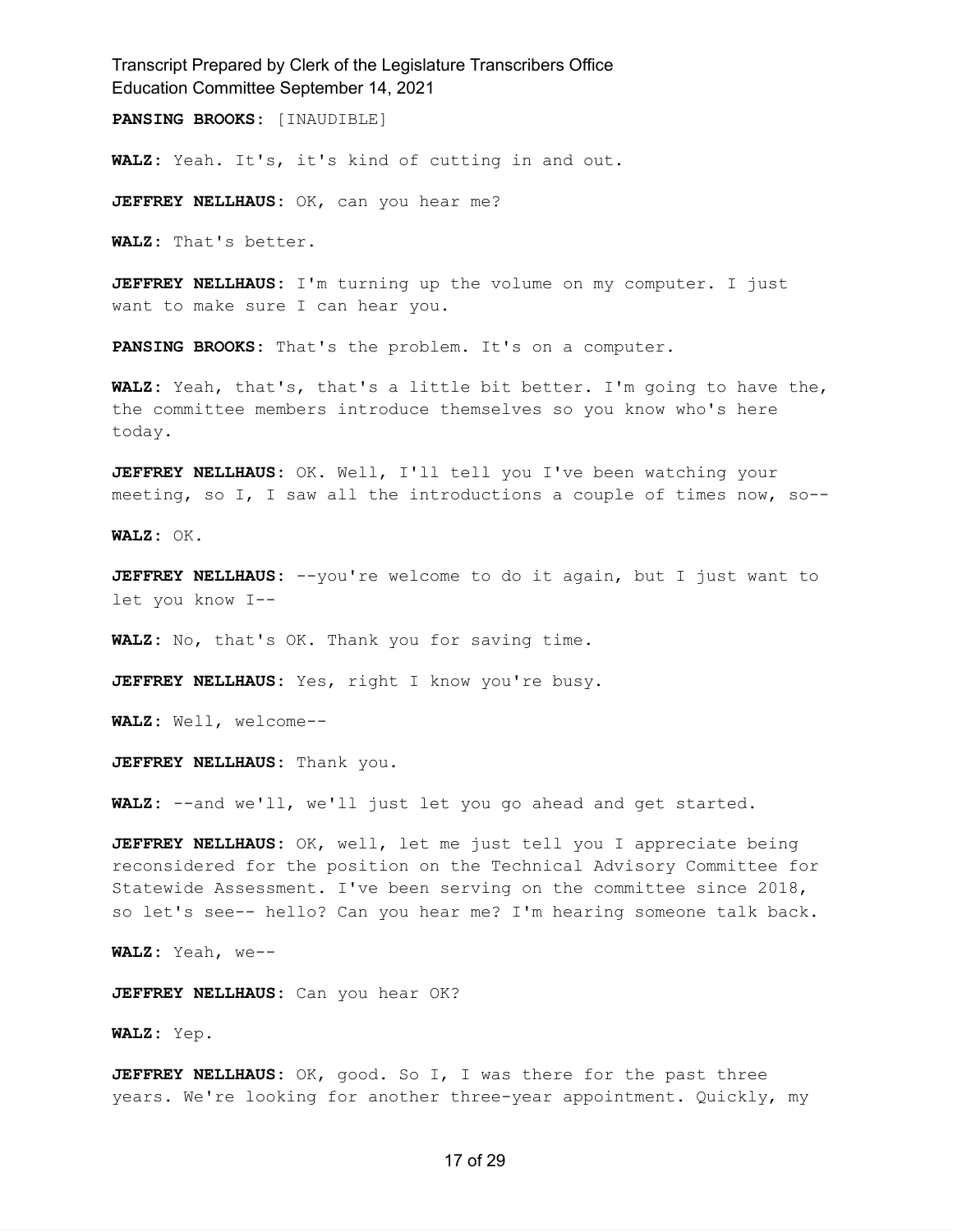background, I was the deputy commissioner of education in Massachusetts. I designed and implemented the statewide assessment program in Massachusetts. I left the department several years ago. I now live in D.C. where I have-- I worked on a consortium of-- working with a consortium of states to build their statewide assessment program. And I'm currently working with an organization called the Assessment Solutions Group and we've worked specifically with a number of states across the country to help design a very strong assessment system. I've served on the technical advisory committee for New Hampshire, Connecticut, Rhode Island, [INAUDIBLE]. I've also served on technical advisory committees to New York Department of Education and for the National Association of Educational Progress. So someone with-- I'm not a psychometrician, but having worked on statewide assessments for 25 years, a background in statistics and things like that and understanding the technical issues policy issues associated with statewide assessment since I worked in Massachusetts--

**PANSING BROOKS:** We should tell people to call in on the phone.

**JEFFREY NELLHAUS:** I worked closely with the Massachusetts Legislature with their assessment--

**WALZ:** Jeffrey?

**JEFFREY NELLHAUS:** Yes.

**WALZ:** I'm sorry. You were-- are really cutting in and out and we--

**JEFFREY NELLHAUS:** Oh.

**WALZ:** --haven't really been able to hear you. Is there a chance that you can call in on the phone?

**JEFFREY NELLHAUS:** Yes.

**PANSING BROOKS:** A landline.

**JEFFREY NELLHAUS:** I could do that.

**WALZ:** A landline.

**PANSING BROOKS:** A-- yeah.

**JEFFREY NELLHAUS:** Let me try that. I'm sorry.

**WALZ:** That's OK.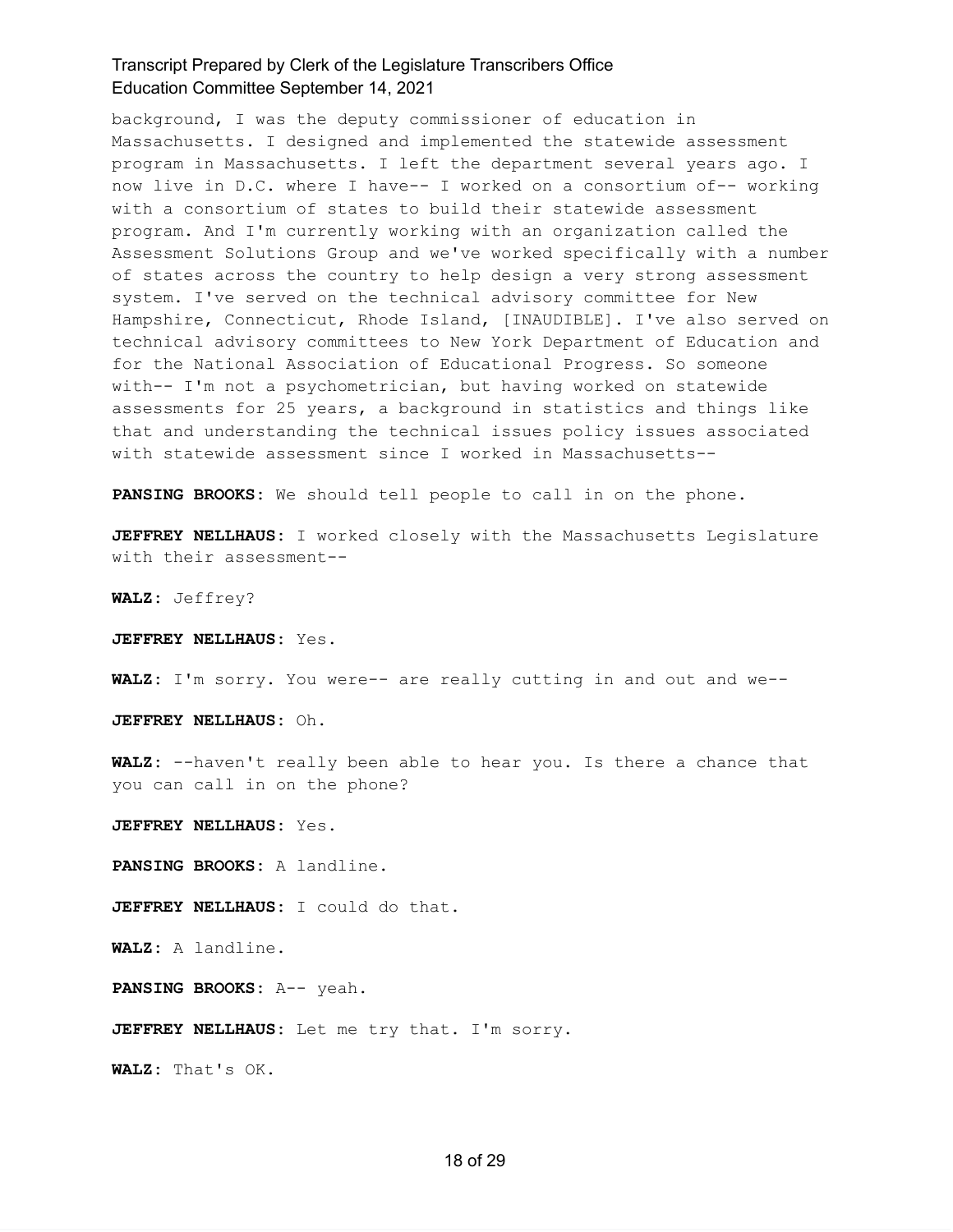Transcript Prepared by Clerk of the Legislature Transcribers Office Education Committee September 14, 2021 **JEFFREY NELLHAUS:** OK, I'll, I'll try again. **WALZ:** Thank you. **JEFFREY NELLHAUS:** Yep. **PANSING BROOKS:** Do people have landlines anymore? **WALZ:** That's what I said. **PANSING BROOKS:** But the problem is the-- on the computer, he's watching us. So now the computer is, like, trying to get what he's saying while he's talking to over it, so--**DAY:** Right. **SANDERS:** So cell phone might be better-- **PANSING BROOKS:** Yeah. **SANDERS:** --if he doesn't have a landline. **PANSING BROOKS:** Yes. **SANDERS:** Yeah. **PANSING BROOKS:** OK. **SANDERS:** Let's hope. He's got great qualifications. **DAY:** Yeah, he has really nice-- **PANSING BROOKS:** Gosh, yeah, just got his MA at Harvard. **JEFFREY NELLHAUS:** Hello. This is Jeff Nellhaus. **WALZ:** That is much better. Thank you so much for calling in. **JEFFREY NELLHAUS:** OK, no problem. **WALZ:** Appreciate it. **JEFFREY NELLHAUS:** Yeah. **WALZ:** I apologize, but it, it pretty much started cutting out, like, right away, so-- **JEFFREY NELLHAUS:** Yeah.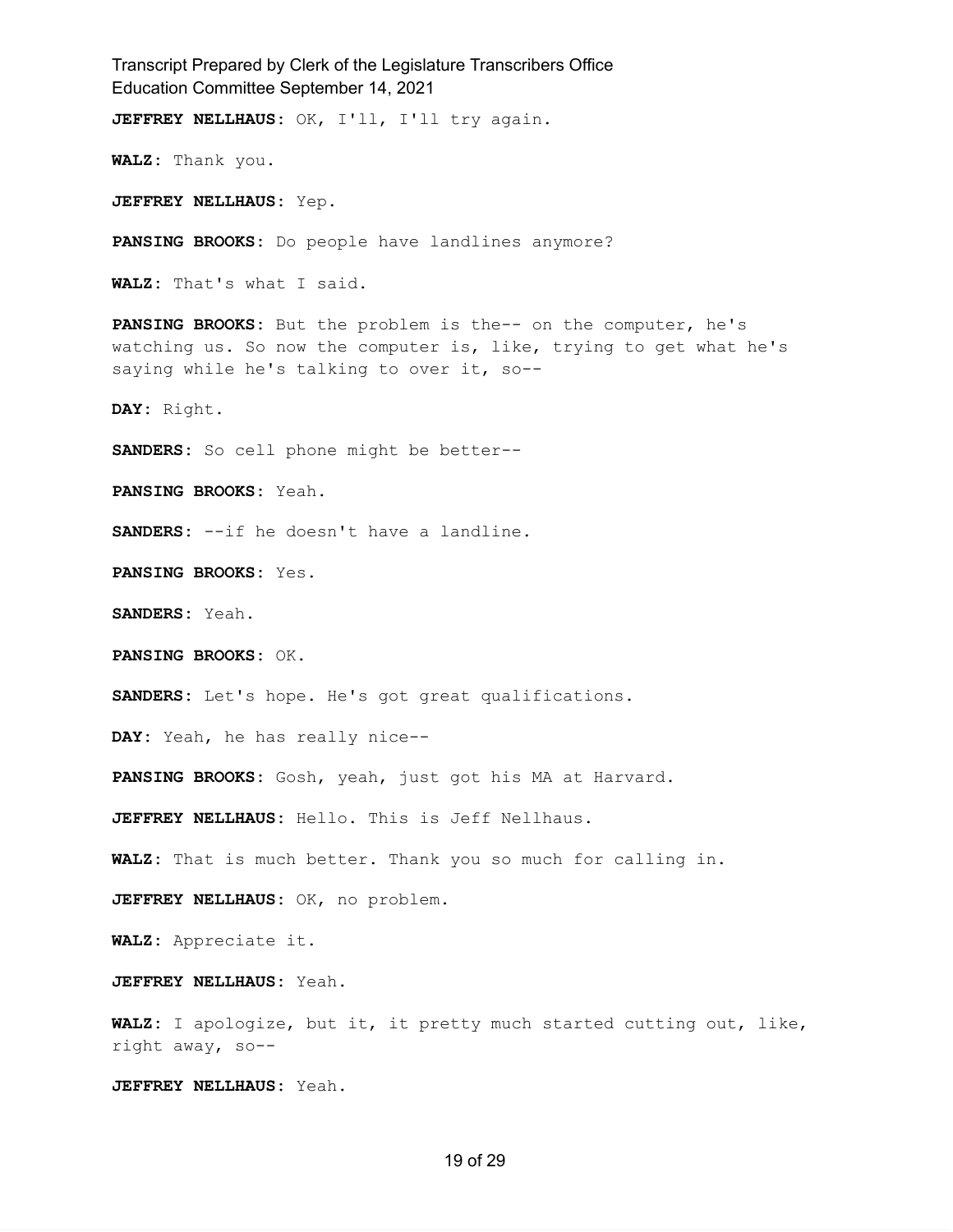**WALZ:** --I'm sorry, if you could just start over?

**JEFFREY NELLHAUS:** Oh, no problem, no problem. I'll try to be fast because I know your time is short, but I've served on the Nebraska TAC here for-- since 2018. My experience in assessment is having worked for 25 years for the Massachusetts Department of Education, where I was deputy commissioner and I designed and implemented that state's testing program. I left the department probably about eight or nine years ago, moved to D.C., and I've, I've been working with many different states on their statewide assessment programs, on technical advisory committees in New Hampshire, Kentucky, Rhode Island, Maine. I've been on technical advisory committees to the U.S. Department of Education and for the National Assessment of Educational Progress. So, you know, I was a classroom teacher way back, so I know what goes on in schools and I try to-- in my work on technical advisory committees, I not only have the technical perspective, but understand what it takes to-- for these assessments to work with instruction in a school to help kids.

**WALZ:** Thank you. That was much better. What, what did you teach?

**WALZ:** I taught chemistry. I taught mathematics in a high school in Vermont.

**WALZ:** Great. I'm going to ask-- see if we have any questions from the committee. Senator Sanders.

**SANDERS:** This is Rita Sanders representing District 45 here in Nebraska, Bellevue, Nebraska. I wanted to give a shout-out. I worked for ten years in Danville, California, so a little shout-out there, but my question to you is where-- what's your go-to source when technology is ever changing? So where do you go for the best and the latest advice in your field?

**JEFFREY NELLHAUS:** So the technology in terms of student assessment and the delivery of tests?

**SANDERS:** Yes.

**JEFFREY NELLHAUS:** Is that what you're--

**SANDERS:** Yes.

**JEFFREY NELLHAUS:** Well, there is-- the, the experts there are the vendors, the various-- there are probably half a dozen testing companies that have the state of the art of technology in terms of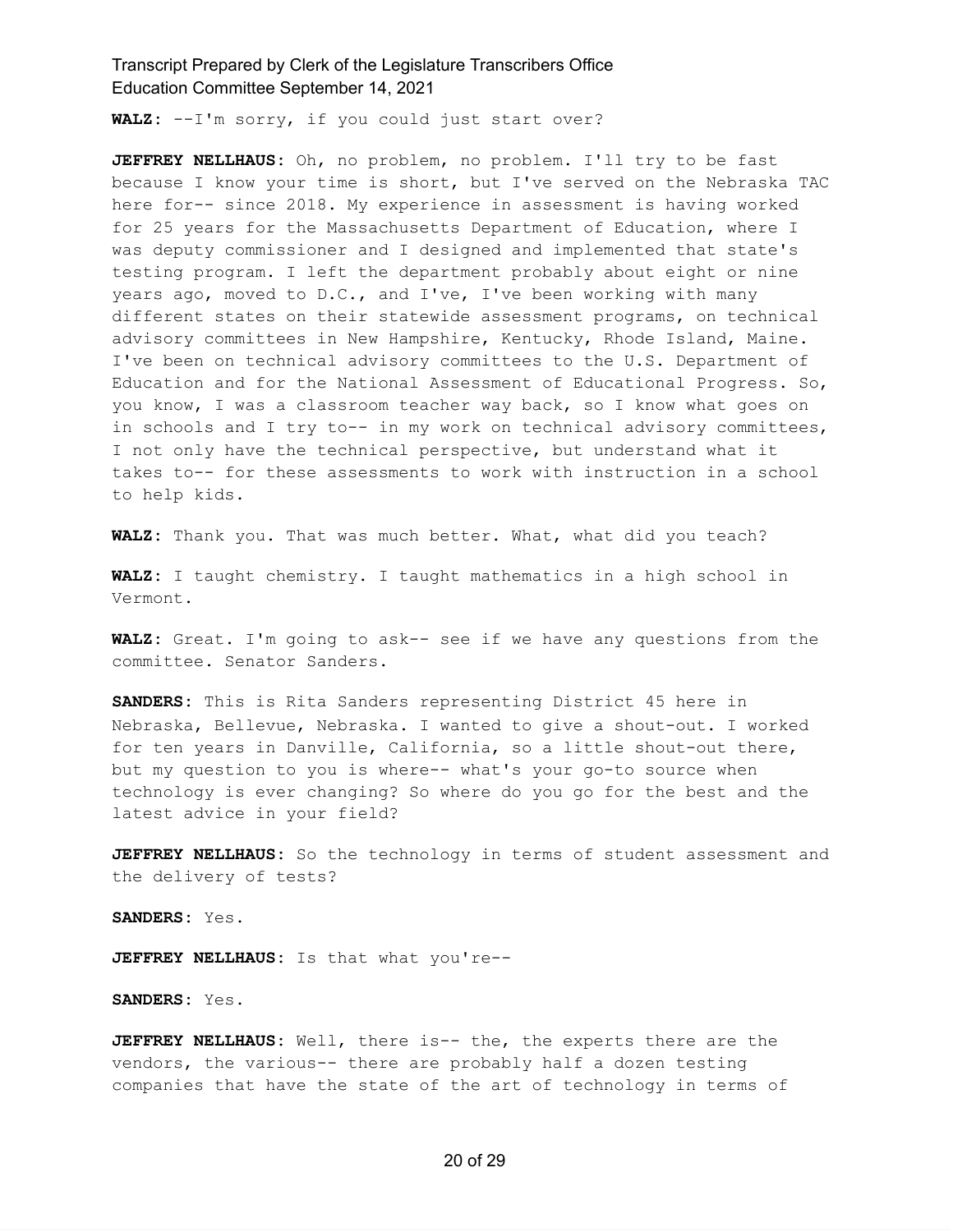test delivery so that's-- those are where the experts are on the delivery of the test in terms of technology.

**SANDERS:** Thank you.

**JEFFREY NELLHAUS:** I mean, I, I'm a little loath to give you specific names because I don't want to appear to be endorsing any specific companies, but there are some companies that are a little stronger than others. Let's just leave it at that.

**SANDERS:** That's good. Thank you very much. Thank you. Thank you. Chairman Walz.

**WALZ:** Senator McKinney.

**McKINNEY:** Thank you. How, how does the committee work to eliminate any biases that the test may have?

**JEFFREY NELLHAUS:** So one thing that's done when any test is developed is, first of all, before the questions are administered, you have committ-- you have committees of teachers and community members look at the test questions to see if there's any-- anything in there that might be advantaging or disadvantaging any, any particular student group. So they can-- just by observing the items, they can pick out some things that might be disturbing to some students. Now, that said, the items have been field tested and we can gather statistics-- I won't get into the technical name for the statistics-- that will also uncover any bias in the question. And if that's the case, the question will be eliminated from the operational assessment after field testing.

**McKINNEY:** All right, thank you.

**JEFFREY NELLHAUS:** Um-hum.

**WALZ:** Thank you. Senator Pansing Brooks.

**PANSING BROOKS:** Thank you for being here today. So along those lines, how do you choose the people who then assess the questions? Do you have a diverse group of people assessing that?

**JEFFREY NELLHAUS:** Yes, so the-- those are-- those, those committees are chosen by the Department of Education in Nebraska and they usually go to the districts and see who would be interested and they'll have certain criteria for selecting those-- the people who serve on those committees and the criteria might ensure that there's diversity of the, of the committee members as well. So really, that's the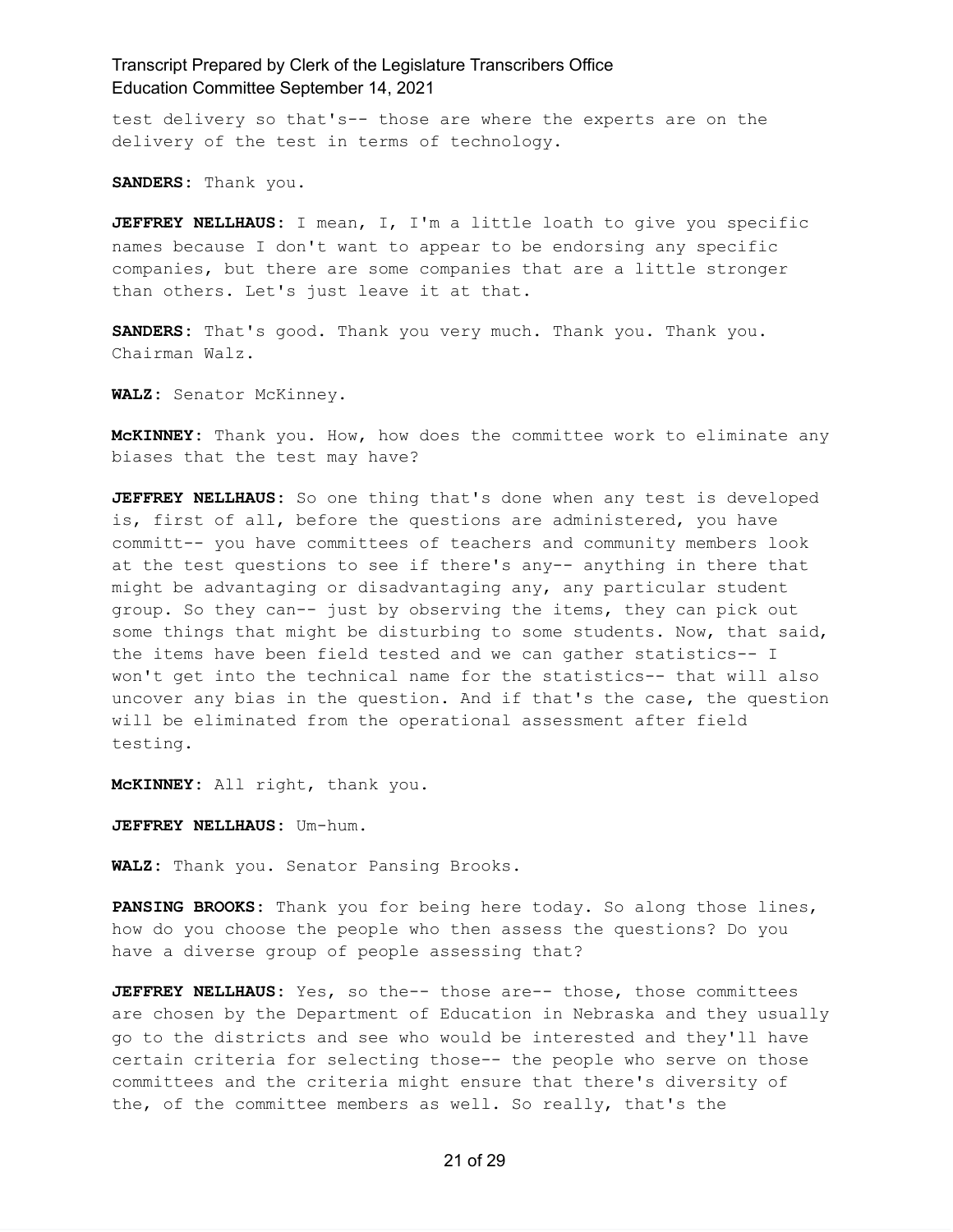department and the Technical Advisory Committee, we would-- we might look at the criteria they use so they can bring in people who not only have the content expertise because that's important, but also are diverse in their representation.

**PANSING BROOKS:** OK, I have another question. So you're the-- this is the Technical Advisory Committee on Statewide Assessment. I've been on the Education Committee for seven years and have not heard of this group. That doesn't mean anything. It just means that I'm not quite aware. When I read the title of this group, it seems like technical advisory means you're dealing with computer and technical issues, not just-- I mean, it's my understanding that most of the tests that we get come from big national companies and I thought they worked with the Department of Ed. So what kind of technical advice are you providing to the Department of Ed? Does it include things like cybersecurity? Does it include things like keeping the information for these students safe? I'm still-- and I, I--

**JEFFREY NELLHAUS:** Yeah.

**PANSING BROOKS:** --you may have heard me in the previous questions, the previous--

**JEFFREY NELLHAUS:** So--

**PANSING BROOKS:** --person, but I'm still confused a little bit on this.

**JEFFREY NELLHAUS:** Yes. So typically, when we meet with the department, the department's testing company is at the meeting and often the testing company is bringing technical issues they have to the Technical Advisory Committee for our advice. So it, it-- those technical issues can range from security issues to how the tests are scored, how the, the test scores are reported. There's a whole range of things that the-- a vendor might bring to us and so we're, we're not advising, advising the department independent of the company they're working with. We work in partnership in that sense.

**PANSING BROOKS:** Hmm.

**JEFFREY NELLHAUS:** It's not unusual-- I, I'm not surprised you have not heard of the Technical Advisory Committee. We're a small group that meets maybe two or three times a year. It's very-- the issues that are brought to us are very technical in nature and we work with the vendor, so it's, it's, it's not a committee where-- it's, it's, it's very technical in its nature, that's all I can say.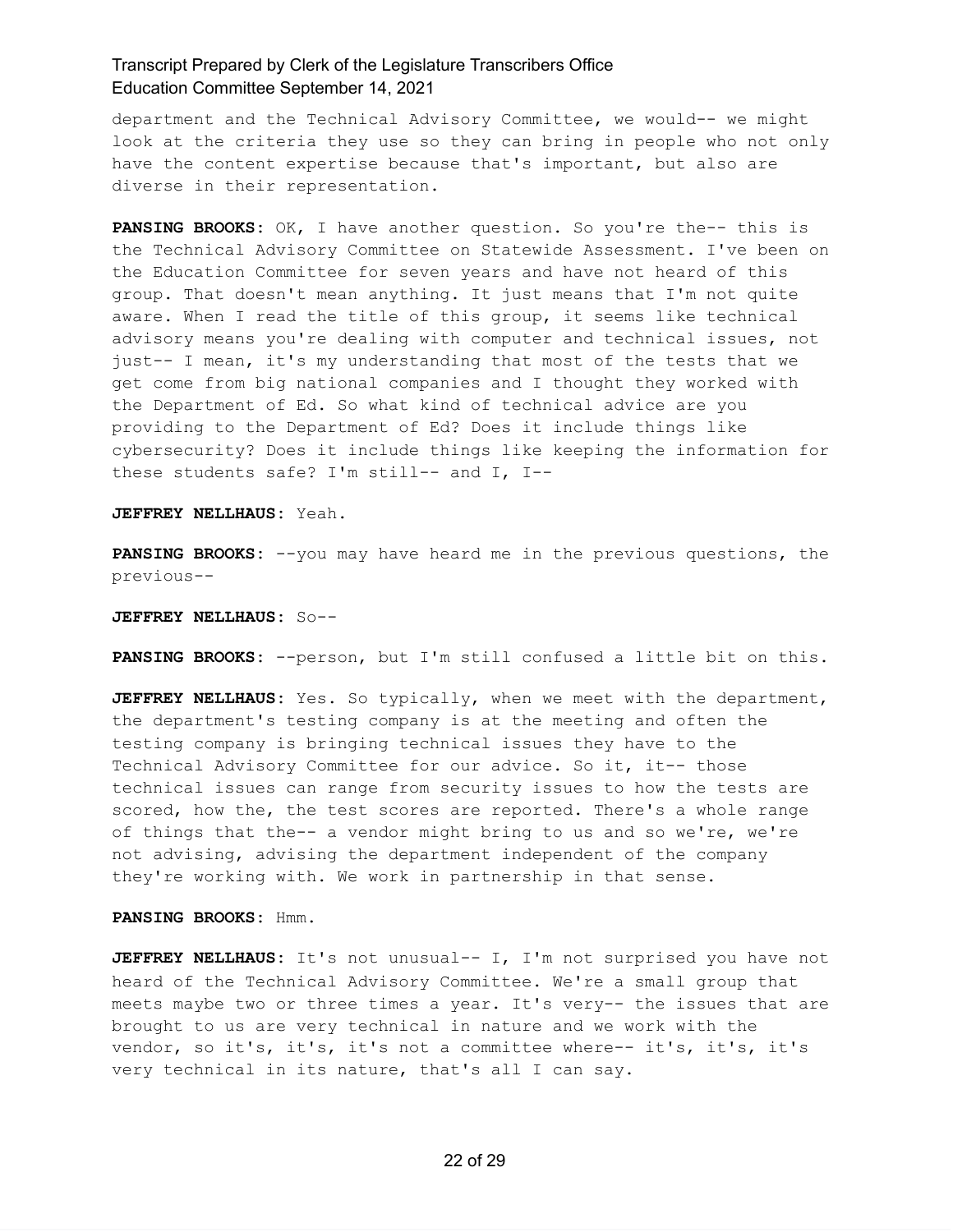**PANSING BROOKS:** Are, are, are you tasked with the job of, of keeping the kids' information safe and not getting out to the rest of-- I mean, to be subject--

**JEFFREY NELLHAUS:** Yes, that's--

**PANSING BROOKS:** --to cyber attacks?

**JEFFREY NELLHAUS:** --that's the job of the testing vendor. So when the department gets into a contract with a testing vendor, they have to meet-- the vendor has to meet certain criteria in order to be awarded the contract and then the-- it's the department's job to monitor the vendor's operations, if you will. So typically, the power of peace that they develop, the state develops, will include a lot of requirements around test security and confidentiality.

**PANSING BROOKS:** So if they're pride-- they're providing that to the Department of Ed, then what are you doing in that regard?

**JEFFREY NELLHAUS:** Well, if there are questions about our procedures, our procedures to keep data safe, they-- do they have integrity, we can look at that and advise on whether the procedures that the vendor has put in place are going to keep the students', you know, identity safe, if you will.

**PANSING BROOKS:** OK. Well, Mr. Nellhaus, with your background, we are lucky to have you in the state working for us and even if I don't fully understand the capacity, we're grateful you're here, so thank you for being with us.

**JEFFREY NELLHAUS:** OK. Thank you.

**WALZ:** You can invite Senator Pansing Brooks to your next meeting.

**JEFFREY NELLHAUS:** Yeah.

**PANSING BROOKS:** Yeah. Please don't.

**WALZ:** Any other questions from the committee? Thank you so much for joining us today. We really appreciate all your time and your commitment to this.

**JEFFREY NELLHAUS:** It was a pleasure to--

**WALZ:** Thank you.

**JEFFREY NELLHAUS:** --to speak with you today. Thank you very much.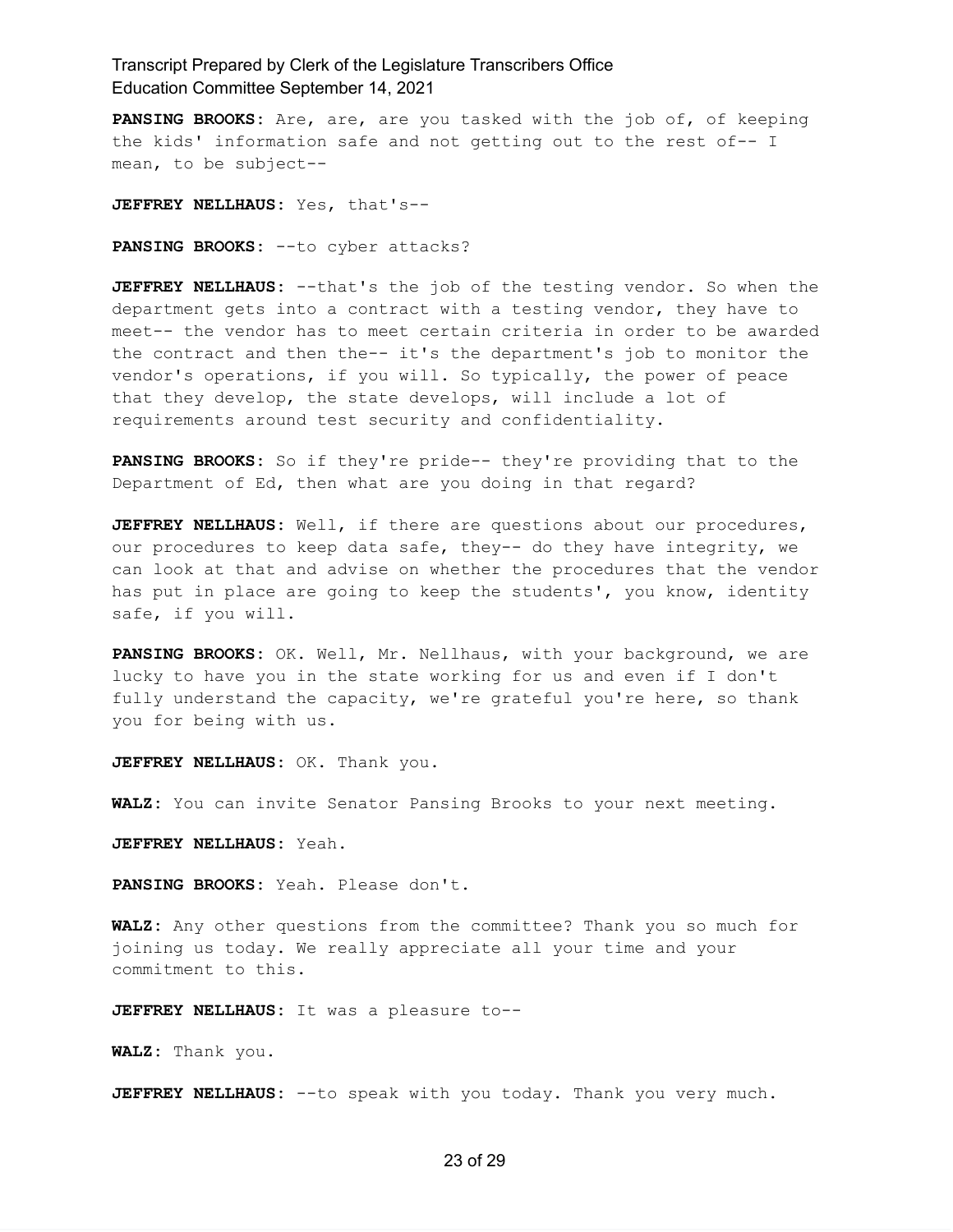**WALZ:** Any proponents? Opponents? Anybody in the neutral? All right, that ends our hearing on Jeffrey Nellhaus and we will open with the appointment of Christy Hovanetz for the Technical Advisory Committee for Statewide Assessment. Patty?

**PANSING BROOKS:** Pardon me?

**WALZ:** [INAUDIBLE] on that committee? I mean, this is the last one.

**PANSING BROOKS:** I hope she's on the phone.

**WALZ:** Hi, Christy.

**CHRISTY HOVANETZ:** Yes.

**WALZ:** Hi, Christy. This is Senator Walz. How are you today?

**CHRISTY HOVANETZ:** I'm great. Thank you so much.

**WALZ:** Good. Are you-- you're kind of breaking up. Are you on a phone or a computer?

**CHRISTY HOVANETZ:** I am on a telephone.

**WALZ:** OK. All right, thank you. I wanted to start off today just having the other senators, committee members introduce themselves.

**CHRISTY HOVANETZ:** OK and like the previous presenter, I have been watching, so I do know the committee members.

**WALZ:** OK, which is why you know you had to get on the phone, right?

**CHRISTY HOVANETZ:** Correct.

**WALZ:** Well, thank you for joining us today, Christy, we really appreciate your time and you can go ahead and get started any, any time you would like.

**CHRISTY HOVANETZ:** Well, good afternoon, Chair Walz and members of the committee. My name is Christy Hovanetz and I really want to thank you for considering me for appointment to the Technical Advisory Committee. I am excited to be engaged with Nebraska on education issues. Since 2013, I've had the opportunity to appear before you on several occasions, specifically to address early literacy and school accountability policy. I believe every child deserves the opportunity to be [INAUDIBLE] play a foundational role in that success. Over the last two decades, I've worked to ensure that K-12 education systems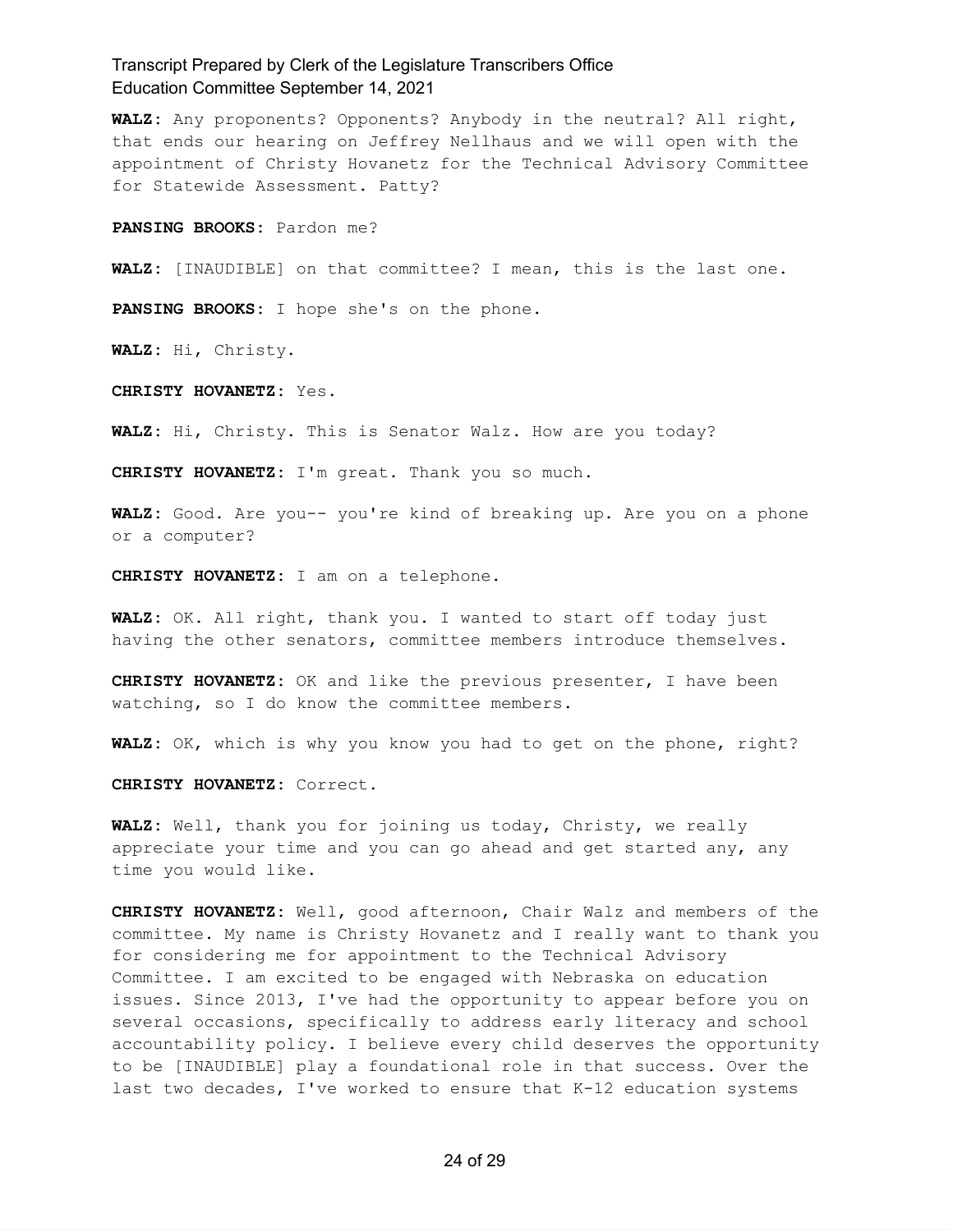provide these opportunities to [INAUDIBLE] students. My practical experience coupled with some university training equipped me with the qualifications to serve as a member of your committee. And during my career, I've had the pleasure of [INAUDIBLE] policymakers, researchers, and educators [INAUDIBLE]. Currently, I work as a senior policy fellow for the Foundation for Excellence in Education and we assist the states across the country in developing cutting-edge education policies in critical areas such as [INAUDIBLE]--

**WALZ:** Christy--

**CHRISTY HOVANETZ:** [INAUDIBLE]

**WALZ:** Christy?

**CHRISTY HOVANETZ:** --For the past-- yes.

**WALZ:** You're kind of breaking up now. I don't know if there's-- could you just slow down a little bit? Maybe that will help. Christy?

**CHRISTY HOVANETZ:** Hello?

**WALZ:** Go ahead.

**CHRISTY HOVANETZ:** OK, so in the past, I've had leadership experiences as the assistant commissioner for the Minnesota Department of Education leading the assessment office and the K-12 assessment program, including their accountability task force and assessment task force. I was the deputy commissioner in the Florida Department of Education leading the Accountability, Research and Measurement Office. I am a traditionally trained teacher. I maintain my teaching certificate. I also have a master's degree from the University of Minnesota and a Ph.D. from Florida State. I'm really interested in serving on the Nebraska Committee on Statewide Assessments. I think it would be an honor, a challenge, and a responsibility for which I devote my full energy and whatever time is required. I thank you for considering my application.

**WALZ:** Thank you, Christy. We appreciate it. Do we have any questions from the committee? Senator Pansing Brooks.

**PANSING BROOKS:** Welcome and thank you for applying. I also just want to thank you. I think you also came and testified in support of the reading bill that, that Senator Linehan and I brought together a couple of years ago, is that correct?

**CHRISTY HOVANETZ:** Yes.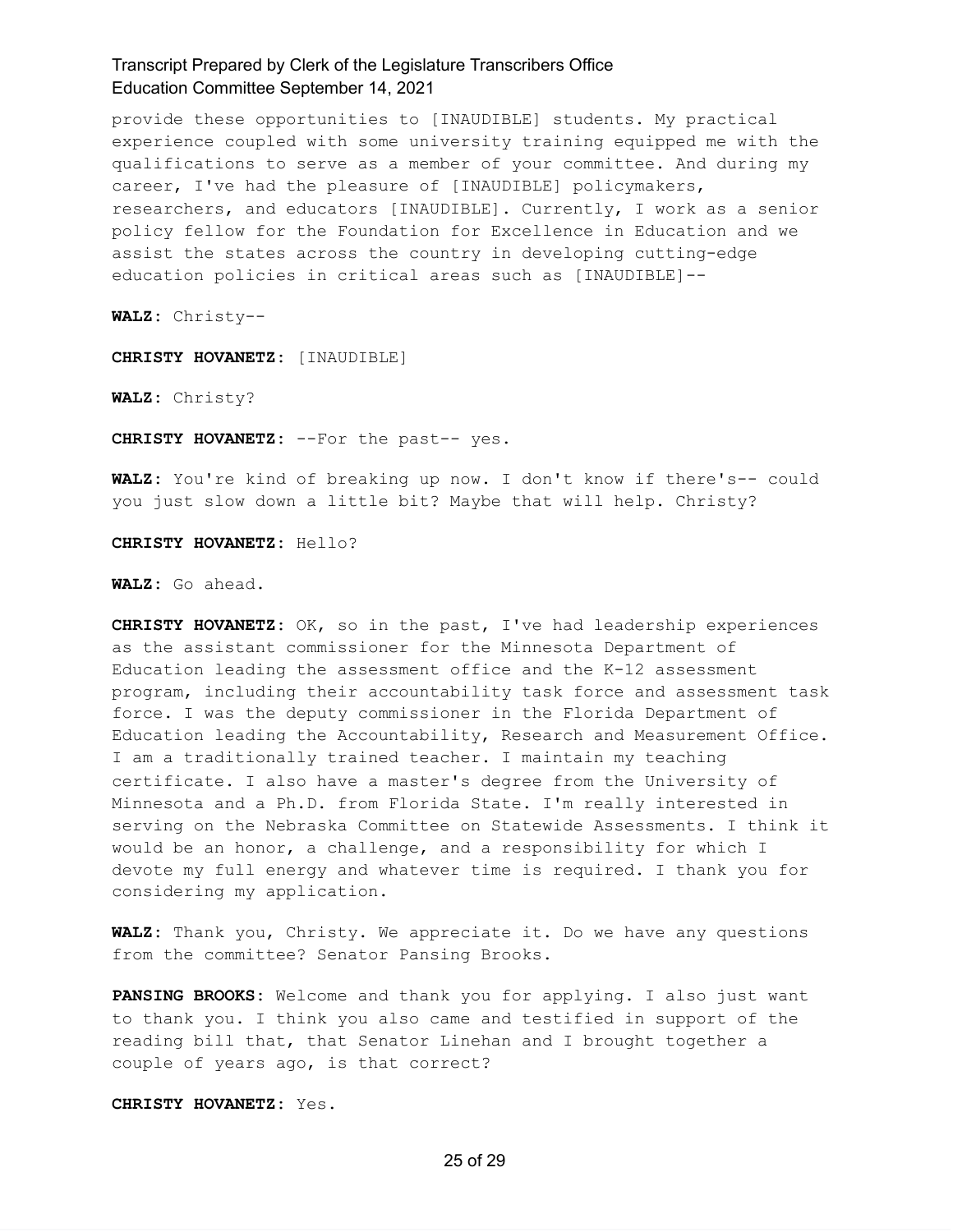**PANSING BROOKS:** Well, thank you, thank you for your interest and your time on all that. That's my main thing that I wanted to say right now,  $so--$ 

**WALZ:** OK. Other questions from the committee? I do have a, a quick question. I noticed on your application it said that you nor any member of your family has any material, personal, financial interests with the matter and you marked-- what is it? You-- oh, have you ever published, posted, or said anything-- oh, oh, sorry--

#### **NICOLE BARRETT:** [INAUDIBLE]

**WALZ:** --you wrote, you wrote no, that you cannot certify. I'm sorry. I didn't know if you wanted to elaborate on that?

**CHRISTY HOVANETZ:** I'm not exactly sure what the question is.

**WALZ:** There was a, there was a sentence on the application for the executive appointment and it said I hereby certify that neither I, nor any member of my immediate family, nor any party having influence over me, has a material, personal or financial interest with any matter under the board or commission for which I applied and that you certify there is no relationship or conflict of interest, I guess, and you marked no, you cannot certify. I just wondered if there was a-- if you wanted to elaborate on that.

**CHRISTY HOVANETZ:** I think that was a mistake and it was no, I don't have any conflict of interest rather than no, I cannot certify.

**WALZ:** OK, all right. We-- I just wanted to make sure. I appreciate that. Thank you. Any other questions from the committee? Senator Sanders.

**SANDERS:** Good afternoon, Christy. I'm trying to understand the whole Technology Advisory Committee [SIC] and what you do and I think, I think I understand it. And so my question, if I'm, if I'm understanding as far as what tech, technical advisors do, so why are state assessments important for our students? So not just, I guess, our-- in Nebraska, but all students and how do we make sure that they're accurate?

**CHRISTY HOVANETZ:** Thank you, Senator Sanders. That's a great question. So state assessments are an appraisal of student learning at a certain point of time. It really compares what-- student knowledge and skills against the common set of standards and benchmarks measures for student academic achievement or growth against the standardized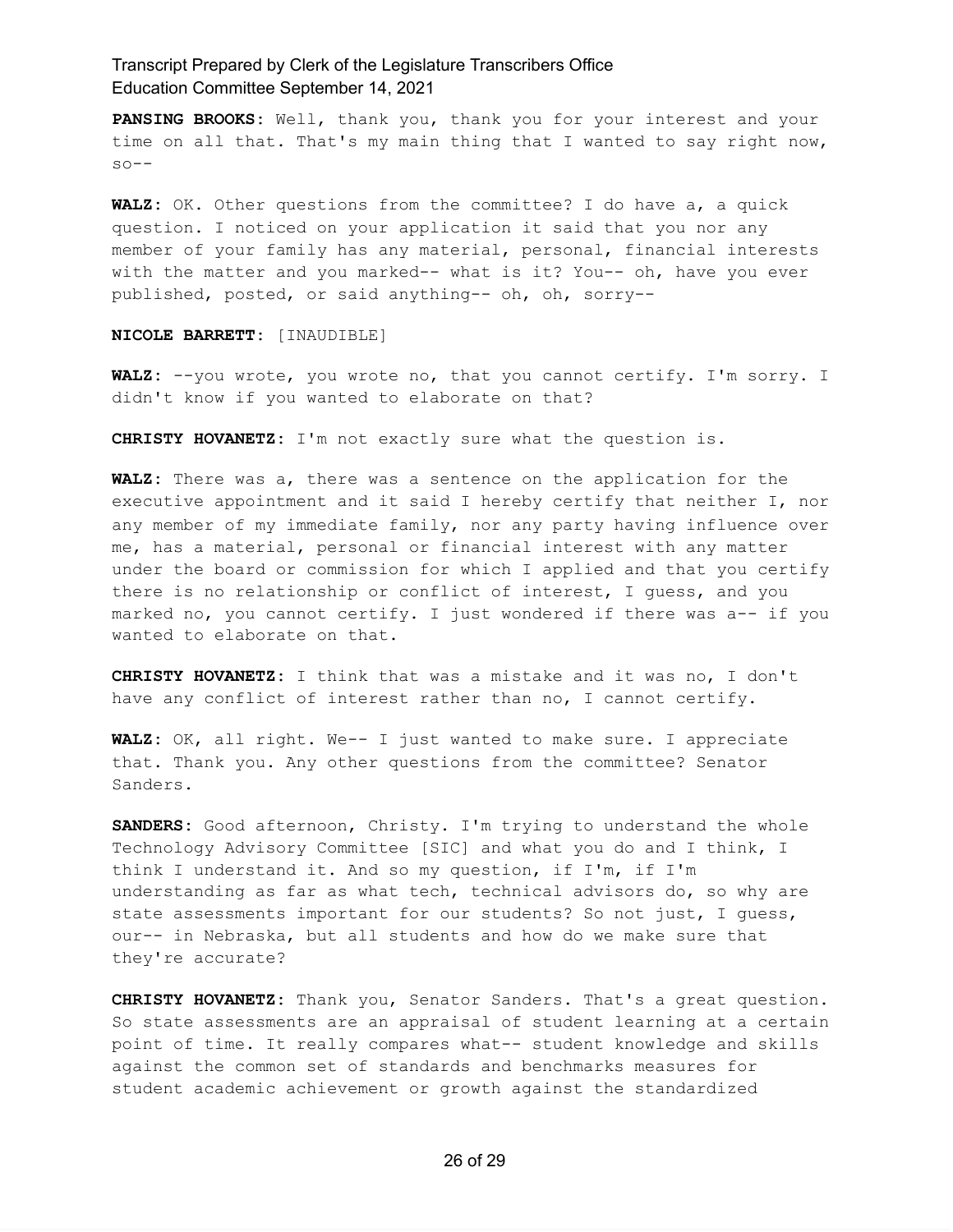criteria. So they play a unique role ensuring that students are held to the same standard and that all students, regardless of race, language, background, disability or socioeconomic status, have access to a high-quality education. We test students because we want to know if state policies and interventions are working. We want to be accountable to taxpayers whose [INAUDIBLE] pay for education. We want to be able to identify schools and students that need additional support so they make sure they receive help and resources so they are successful. We test because we need to keep the promise of equality that all students can learn and we must ensure that all kids are taught to the same high standards and we want to provide parents with honest, subjective information about how students are doing. So having a statewide system of assessment is important for multiple reasons. To ensure they are accurate is where the technical details or qualities come through. Technical sometimes is a misnomer when we're talking about technology and testing students on computers. It's broader than that. When we're looking at the technical quality of assessment, we're looking at assessment system operations, so it's test design and development, item development, how the test is administered. It's the monitoring and test security and making sure that there's integrity and privacy associated with that. The Technical Advisory Committee helps ensure that the state has the information from the vendor and if the vendors are encountering challenges in any of those things or the technical quality from validity for cognitive processes or content or their internal structure of their assessments or inclusion of students or alignment to state standards. All of those are technical issues, which the committee will be considering and looking at in ensuring that those assessments are truly designed to measure whether or not all students have mastered state standards.

**SANDERS:** All-righty. So with that being so broad, because different demographics would test differently and use different types of testing, how do you get the parents to be involved in that broad area of whether it's technology or understanding and assessment?

**CHRISTY HOVANETZ:** So parents aren't really involved or engaged in the testing process, but they are the recipients of information we gather from state assessments. So it's being able to explain to them the results and the information that the test gleans about how their student is performing and whether or not they've mastered the state standards.

**SANDERS:** Thank you.

**WALZ:** Other questions? Senator Pansing Brooks.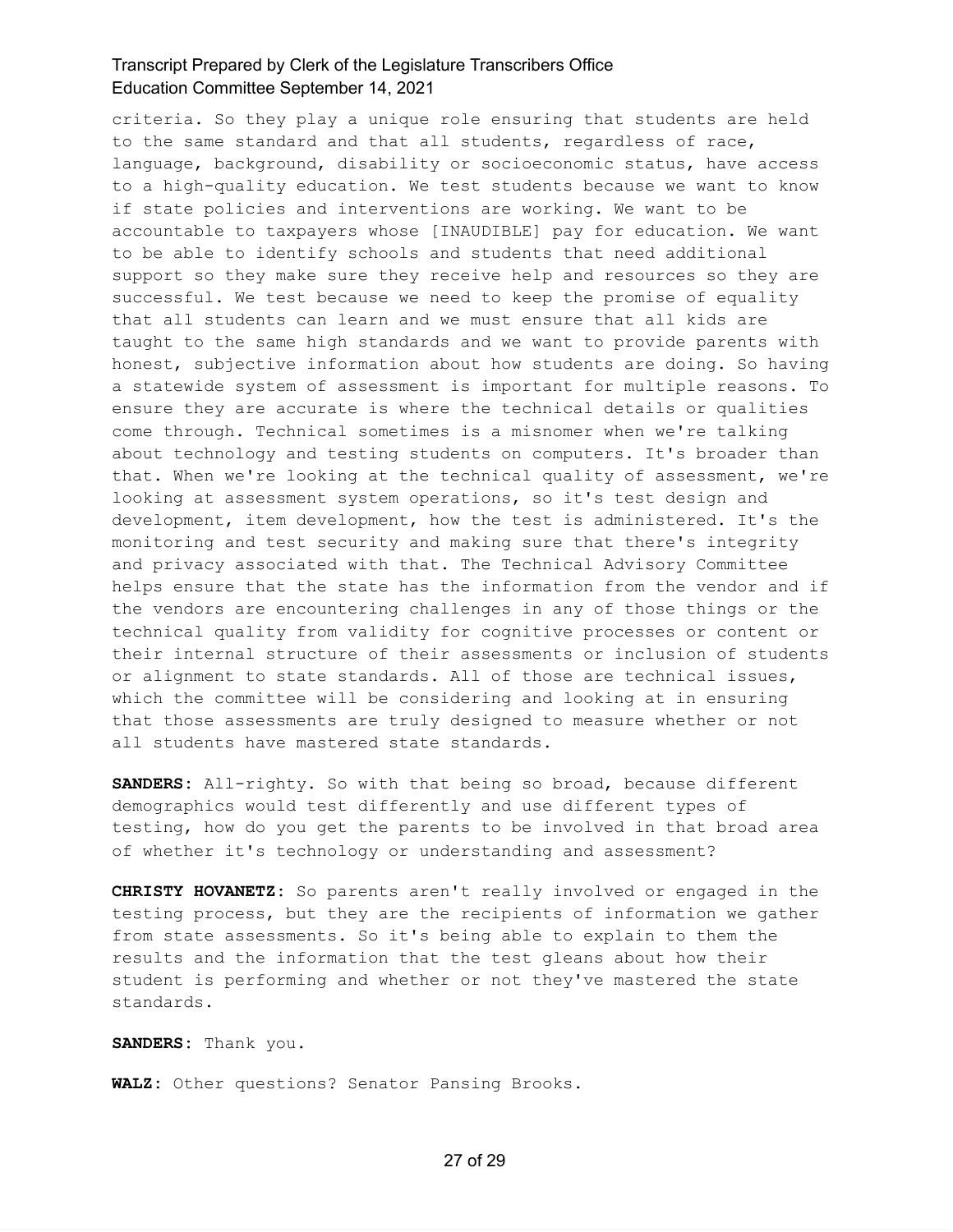**PANSING BROOKS:** Thank you. Sorry, I'm back to sort of just asking again after my thank you. So you, you would be-- it's my understanding-- because I'm trying to figure out and I didn't ask it on the previous gentleman-- that there, there are three nationally recognized experts in educational assessment, is that correct?

**CHRISTY HOVANETZ:** There are dozens of nationally recognized experts in state assessment. I think your advisory panel requires three of them to be considered national experts, but there are lots of people that are considered national experts on statewide assessment.

**PANSING BROOKS:** That there are what? OK. Yes, I understand. I was just talking about the support, so I-- and I, and I, I'm just trying to focus on how did you become interested in this, in this group and this board?

**CHRISTY HOVANETZ:** I follow what happens in the assessment community and world. I ran the assessment program in Minnesota as the assistant commissioner up there. It's a topic that's very near and dear to ensuring that public education has the information they need to make smart decisions about policy and resources, so when I heard the announcement made available in the Governor's Office, I was interested in, in submitting my application.

**PANSING BROOKS:** OK and because you're currently with the Excellence in Education group, I just want to ask, because I know that they are very supportive-- that that group is very supportive of charter schools, so do you feel that you are coming in with a, a-- I'd say not necessarily a prejudice, but a predilection for supporting charter schools over public schools in Nebraska?

**CHRISTY HOVANETZ:** No, I do not come in with that perspective. I would be more singularly focused on ensuring that we are appropriately assessing all students in the state of Nebraska when talking about the Technical Advisory Committee.

**PANSING BROOKS:** That tech-- but that Technical Advisory Committee does not assess private schools, is that correct?

**CHRISTY HOVANETZ:** Correct.

**PANSING BROOKS:** So you will be coming in and assessing the public schools, determining if the public schools are being properly assessed without-- and we will not have knowledge of whether or not the private schools are being properly assessed.